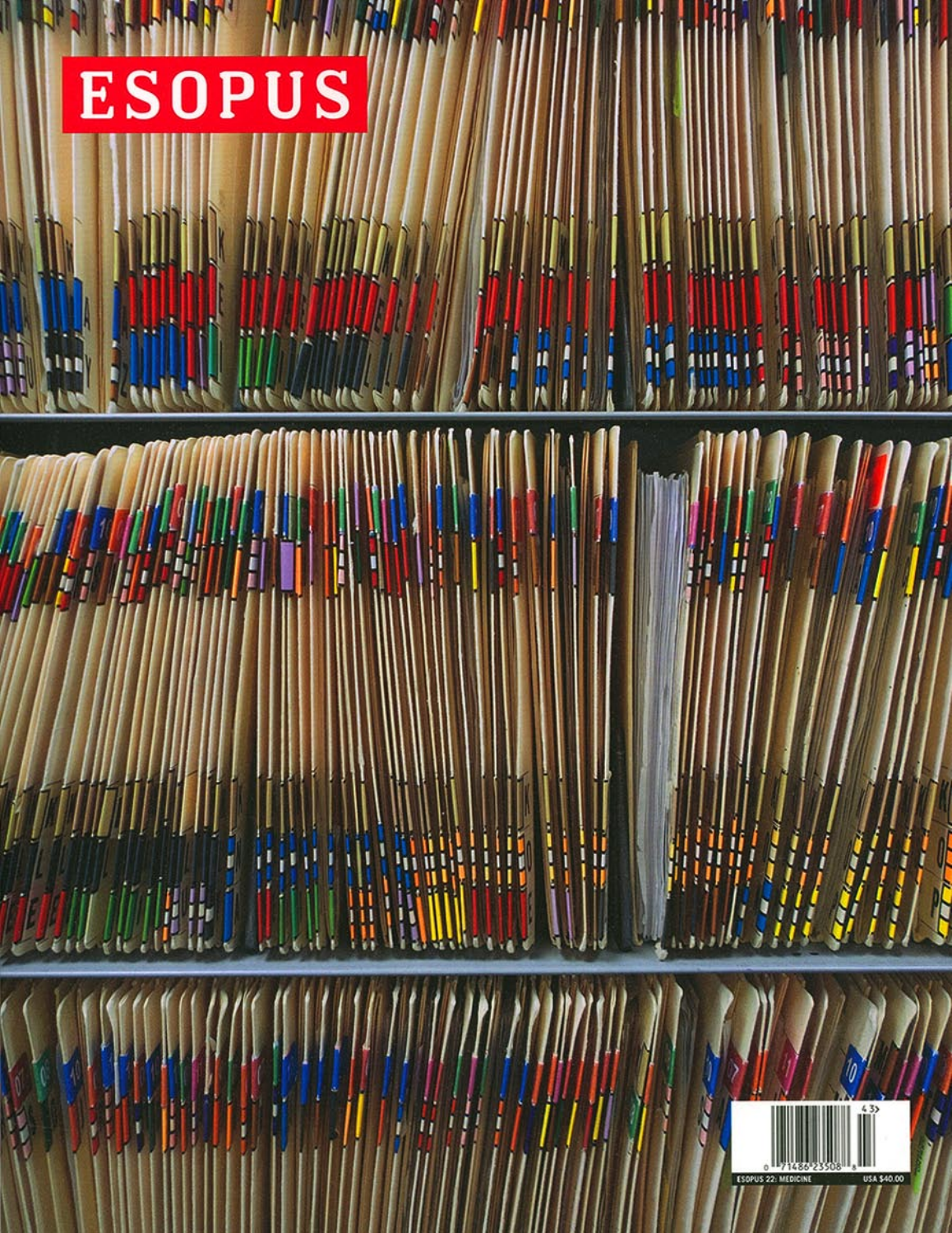# *Critical Conversations*

Annie Baker is a sixty-something retired English teacher in treatment for colon cancer that has metastasized to her liver. She receives medical care at a large suburban oncology practice in the northeastern United States. The office is a busy one, part of a cancer center adjacent to a regional hospital.

On a cold, foggy day in December 2014, we accompanied Annie to a routine appointment with her oncologist at this office, and we visited her a week later in her hospital room when she was admitted for inpatient chemotherapy. Over the course of those two visits we interviewed Annie and staff members involved directly and indirectly with her care in various capacities: receptionist, nurse, physician, phlebotomist, administrative assistant, and many others. We spoke to them about their lives, their work, and their experiences of illness and caregiving, in an effort to portray the delicate and complex constellation of care surrounding a single, and singular, cancer patient.

While recent years have brought an increasing number of memoirs about illness, along with accounts by clinicians, few writings have bridged the two and offered a depiction of a health-care experience from multiple perspectives. The portrait that emerges here is an extremely positive, even beatific one—these interviews resonate with their subjects' grace and courage—yet it also provokes certain questions: Which accounts of illness and caregiving are culturally accepted? How do certain narratives serve us in difficult times? Finally, what are the ethical implications of questioning or probing such stories?

Alongside the extremely affirmative reflections on this health-care experience is the pervasive erosion of agency one experiences in the face of illness and medical treatment, even when a patient is extremely proactive and well informed. And there are in these stories, finally, experiences that escape words—experiences of care, and of facing mortality itself.

All names have been changed to preserve participants' anonymity, and identification by first name or by title and surname follows usage in this clinical setting. Interviews have been edited for brevity and clarity. *—Danielle Spencer and Stephanie Adler Yuan*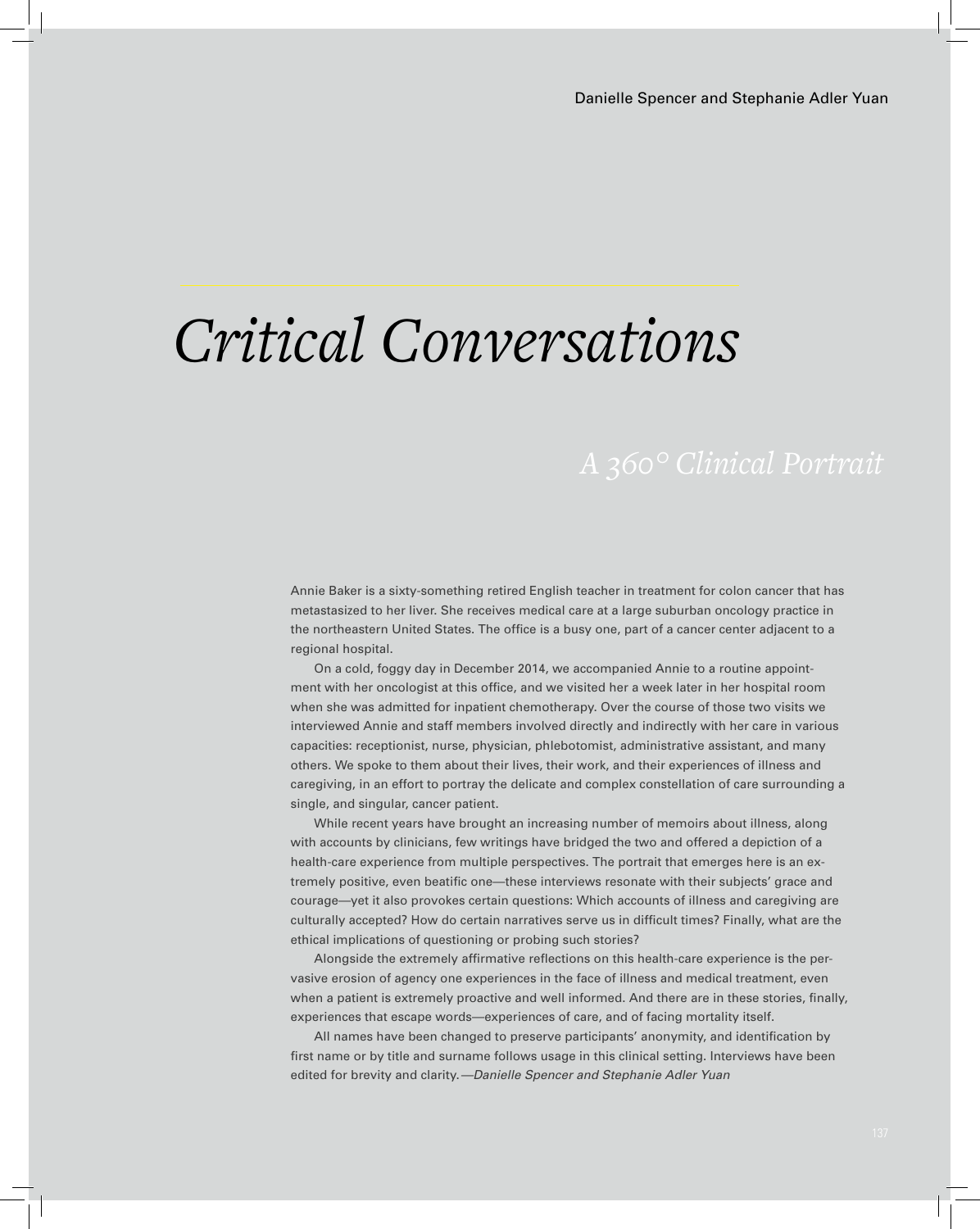#### VIRGINIA (RECEPTIONIST)

**Virginia:** I'm breaking out in a sweat here...I'm just like— God, you're making me nervous. I'm really not good at this stuff. Okay, all right.

I'm a receptionist. I greet the patients as they come in, new patients. Sign them in and take co-pays, and just hope that they have a comfortable, relaxing visit. It's scary, and they're nervous when they come in. I connect with a lot of them. It's kind of sad a lot of days, when we lose people and stuff, because we do tend to connect. When they don't come anymore, you're like, "Hmmm..." You wonder. I don't know anything [about their clinical status]—it depends on how much they tell me. Some will stand there and talk to me for 10 minutes. You just see what they're going through.

I've been here six and a half years. I was actually in OB/GYN before, and there you see babies, from the beginning. So, from one extreme to the other. Of course, lots of bad things happen there also. But they're both rewarding.

I really didn't know anything before working here. I'd had family members go through cancer, but I never really knew how it affects everybody. And visit-wise, if you see people come in by themselves, you wish they had somebody with them. I don't know, it's sad. Then again, like I said, it's rewarding also, because I do enjoy the patients and stuff.

I'm sure they enjoy you.

**Virginia:** So they say. [laughs]

#### Has it gotten easier over time?

**Virginia:** Yeah. Some days are harder than others. We have that dreaded list in the kitchen where when people pass, it's...sometimes the minute you walk in in the morning, and it's just...that can make a day bad.

There's a list in the office kitchen of patients who have passed away?

**Virginia:** Yeah. It's just 8.5 by 11, so it goes down, and as the page fills up, the top goes off. It's actually right on the refrigerator.

How many names are there per week?

**Virginia:** It depends. On there now, I think the latest one has probably like 12 or 13 names. That could be over a twoor three-week span. Sometimes it's larger than others.

I see. That is a lot. Two or three weeks?

**Virginia:** Yeah, it's sad. [quiet pause]

Do you talk to your colleagues about it?

**Virginia:** We do, because we get close to the patients. Unfortunately we've lost a lot of good ones...I'm sorry... [starts crying] That's one thing I don't like about it.

You have to carry around that sadness and grief but also, being the first person who people see when they come in, do you feel like you have to be upbeat and cheery for patients?

**Virginia:** I don't feel like I have to be; it's just me. I wouldn't want to be sitting there like this when you walk in, that's for sure. So you just put on the face, if nothing else. We do it, but also the three of us working at the front desk, we're pretty close, we talk. Like, "Hey, we haven't seen this one in a while, I wonder what's going on..."

So you don't necessarily know?

**Virginia:** Yeah, we don't always know. We're not really told a lot.

Do you feel comfortable asking, if you're concerned about someone?

**Virginia:** Yeah. But then sometimes we don't really want to know. You know? If they're in a hospice or something like that...I don't know...

That first encounter in a medical office matters so much. It's an important part of patient care.

**Virginia:** Yeah. I don't even like going to my own doctor's office, they're just so nasty. I've told my doctor, "If I ever acted like that, first of all I wouldn't be able to go home and sleep, and it would bother me. *And* I would lose my job in a heartbeat, and so I should." I've gone into my doctor's office and I'm like, "Oh no, it's *her*!" I say to myself, "God, I hope people don't say that about *me*." [laughs]

Everybody has a bad day, and not everybody is going to like everybody, unfortunately. There's people who come in, they are upset, and sometimes they take it out on us, like it's our fault that they're sick, and you have to try to understand that sometimes you just don't click with somebody, no matter how hard you try.

But Annie's just so pleasant all the time. She usually comes at busy times, so it's usually, "Hi, how, are you?" She'll come out with something funny. I was actually checking in a new patient when Annie came in, and she said to the patient, "Is this your first time here? You are going to have such a wonderful experience." And I was like, "Thank you." Then she goes, "And especially starting with *Virginia*!" I'm like, "Oh my God." You know what? You don't hear it a lot. When somebody does say it, then thank you, I appreciate that.

Is there anything that surprises you about your job?

**Virginia:** That I enjoy it. My friends say, "I don't know how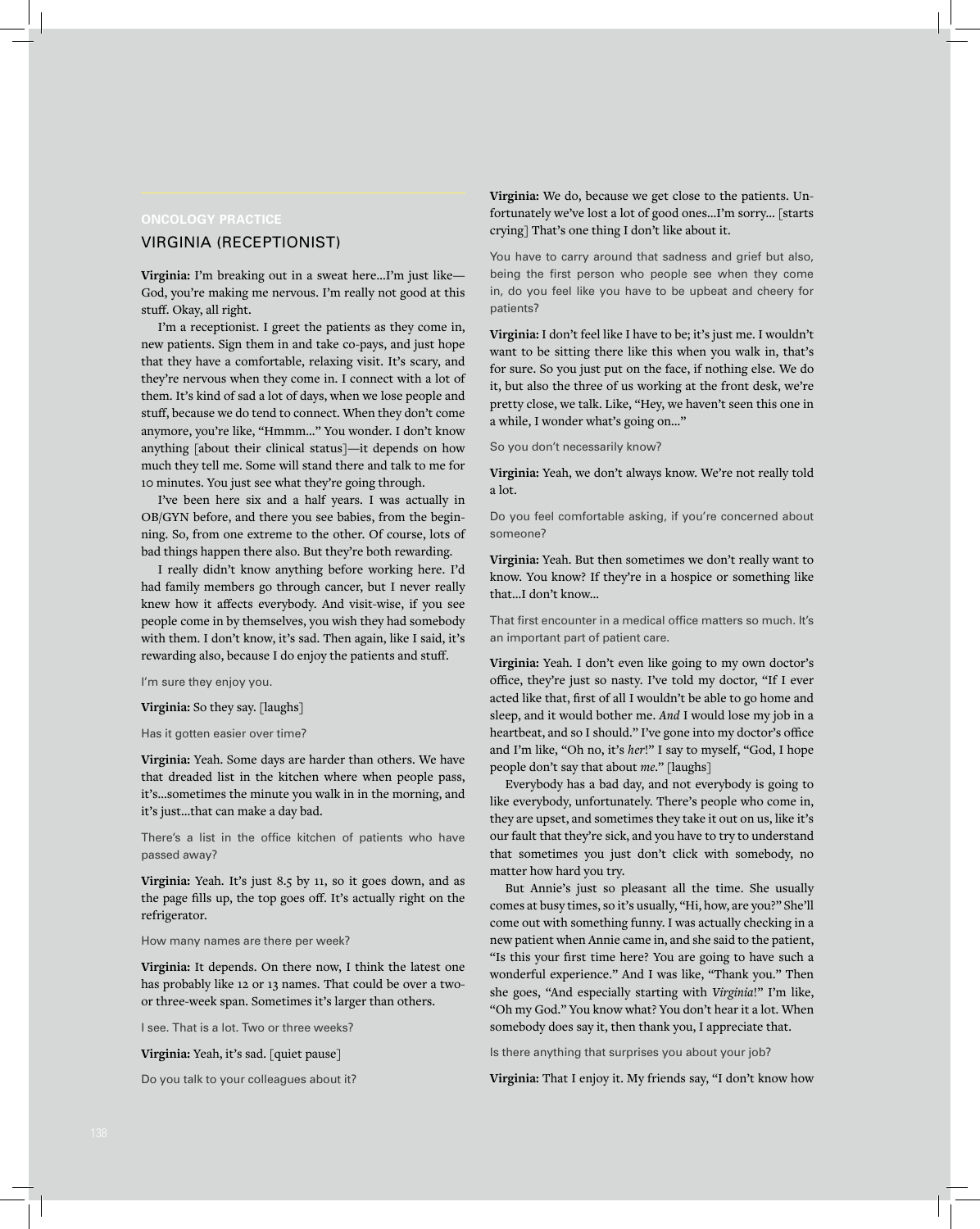you do that." They don't know how I go here every day and deal with everything, but I just like the interaction with the people. I talk to the ladies about their wigs. They tell me, "I like it," "I don't like it," or they might say, "Okay, you didn't say anything, that means you didn't like this one." I'm like, "Oh, no, I just didn't notice, I'm sorry!" [laughter] Yeah, it's kind of weird. They name them. They name their wigs. One lady came in the other day and said, "This is Barbara here. This is our first time out together." I enjoy that. It's just little things like that.

You must see the whole spectrum of how people respond. Some with humor, and some not, right?

**Virginia:** Right. Some are mad. You can understand that side too. They're just mad. Why them? So that's a bad part of it.

Do you ever end up on the receiving end of that anger?

**Virginia:** Oh, yeah, all the time. You just try to defuse it. It happens mostly when they first come in, because they're scared. Then we just try to guide them through and tell them, "Listen, you're in a good place." They'll look around and see the waiting room, how packed it is, and I'm like, "But that's a good thing, because people keep coming back."

Some people come back a year later and they're like, "I stood outside shaking for five minutes, and I didn't want to walk in here." I'm like, "I don't blame you. But look, we're still here!" [laughs] Everybody reacts differently. I try to keep in mind, how would I want to be treated if I were walking into some place for the first time, or any time?

[Indicating Virginia's crucifix necklace] Do you mind my asking if you ever pray for patients?

**Virginia:** We do, a lot. I pray for them. Most of them, actually. Just everybody that walks in. Sometimes you see them leaving, you know you're never going to see them again, and the family and everything.

You mean if they're being discharged to hospice?

#### **Virginia:** Yeah.

It must be hard.

**Virginia:** Yeah, it is. Don't make me cry again.

# DR. SHANTI ROY (ONCOLOGIST)

What's on your mind going into this visit [with Annie]?

**Dr. Roy:** I'm excited for Annie because I just saw the report from her surgeon and the CAT scan report. It showed that there was a response, further response, in the cancer in her liver, the liver metastasis. All along [since I met her nine months ago] I've been hoping for her to have an adequate response so that she can have surgery.

She has metastatic colon cancer, and we've been doing chemotherapy up front to try to shrink this liver lesion. If it's shrunk to a certain degree, she may be a candidate for surgery. And that is really her only chance for a cure. Without that, we would just be giving her more chemo and it would be more palliative. And this sort of gives us more hope that there could be a cure for her. If she can have that liver lesion taken out—and she'll have to have colon surgery as well—that would put her in a different category, like a potentially curable situation.

I literally just got the report from her surgeon yesterday, and I spoke to him today and he also was optimistic about it. It's going to be challenging surgically and anatomically, but he is eager to do the surgery now. Whereas previously, at every step when we had been doing CAT scans, he was like, "Well, there's some shrinkage, but not enough. She needs more chemo." So we've been going through this now for months, so this is sort of a big step. Now, she's probably heard it from her surgeon, but I'll be able to talk to her more about it.

#### Do you generally think about your patients between visits?

**Dr. Roy:** I do, especially if there's a scan or something going on, and then I have to talk to them about the results. Sometimes I'll call them before the visit because I don't want them to wait. I always look at my schedule for the week before it starts, so I know what's coming and who's coming and what issues there might be and stuff. So, yeah, I do think about them in advance.

Do you ever share your thoughts and concerns and fears with the patients as you consider them privately?

**Dr. Roy:** Hmmm. That's a tough one. I think, no—I don't. Because I think, as an oncologist, you kind of have to be the strong person. You have to really be the authority figure. You have to give them direction and hope. So fears, no. It's not really about fear. It could be about making different decisions, like maybe not continuing chemotherapy but rather going on palliative care or hospice.

But it's part of our job to be the leader, the person who gives guidance and advice. I don't think it would do the patient any good if I were afraid or if I conveyed that to them. At times, I think it's natural to feel that way, but I don't think it's part of our job description.

Do you ever dream about your patients?

**Dr. Roy:** Mm-hmm [affirmative]. Yeah, yeah, it happens once in a while, yes, yes. I think it probably happened earlier in my career more than now.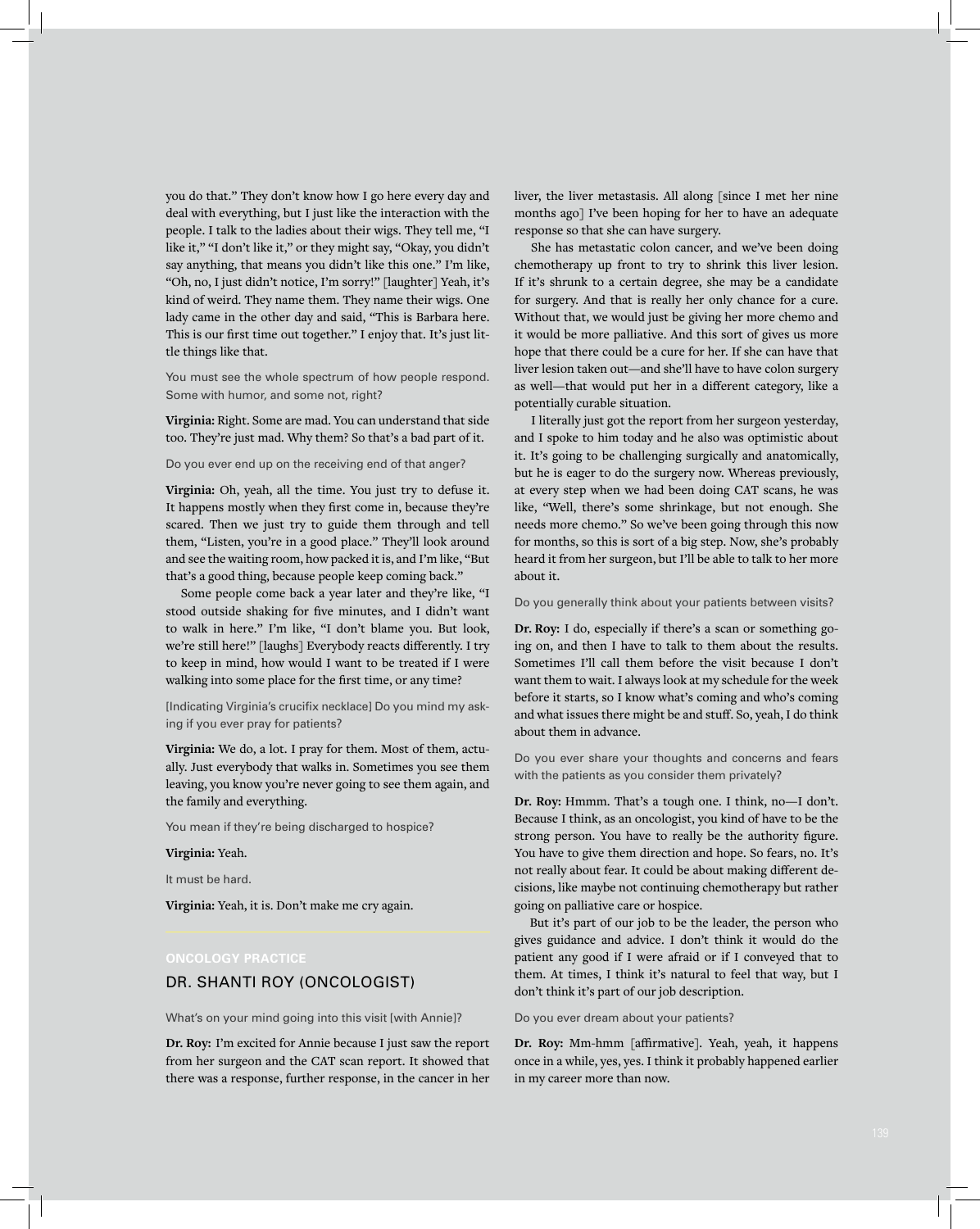#### Why do you think that is?

**Dr. Roy:** It's a very emotionally taxing field. Learning how to cope with that is a process. It's part of the training, really, as much as it is learning about the drugs and the side effects and everything. There's a whole emotional learning curve that goes on with it. I think you just sort of get a little bit better at that part of it, about dealing with everything and absorbing it and communicating, and all those things.

#### How do you manage that aspect of your work?

**Dr. Roy:** It really helps to talk to people who have been doing it for longer, because they're like the Yodas. They've done it. They get it. They understand. They just know what it feels like to be in a situation where you're trying to guide somebody, you're trying to help somebody, and it's really hard, because you know there's not much more you can do, medically. There are no more drugs to offer. There are no more treatment options. So—they've been there. I think just talking about it helps.

I guess it sort of helps to be somewhat spiritual. Also, on a personal level, just to know that things could be worse—and I'm dealing with adults, not with children. So I think it helps to put everything in perspective.

#### How do you typically go about establishing a connection with a new patient?

**Dr. Roy:** I think a lot of it is the first visit. It's really important to get to know who they are the first time you see them, because that's when you have more time. I try to spend time getting to know them and getting to know who their family members are, and what kind of support they have at home. Just to know what they did for work, and if they're retired, what they do now and how they spend their days. I try to write it down, because I can't remember everything, so the next time I see, I remember: This is the guy who likes to play golf or likes to fish or whatever. It helps. Just little things that you can kind of connect with them over that are outside of their disease, that make them real people.

#### What do you hope to discuss with Annie during this visit?

**Dr. Roy:** I think we're just going to talk about these CAT scan results, her conversation with her surgeon, and then what the plan is going to be—which is that she's probably going to have surgery. But we might need to do some chemotherapy just to tide things over because otherwise it's a long gap between now and when the surgery is, and the surgeon didn't want her to have any progression of the cancer in the interim, so we might do one more hospital admission. She may or may not be excited about that. Probably not, but I'll have to talk to her about it and try to explain why that's important, and we'll see how that goes.

She always has something interesting to talk about, like what book she's reading or something. She's just an interesting person, really well read, very dynamic. We have a lot of trust and respect mutually. I really feel for what she's going through. She's had a hard life and this sort of hit her like a ton of bricks when it happened. She was really shocked, surprised, but she's come a long way in terms of coping with it. She's expressed this before, that "Anything that happens, it happens, and I feel like I'm in the best hands." She's very grateful. Many patients aren't. They're angry, and it's understandable, but she's not like that. She's just very grounded. She's an amazing person.

Do you feel like her attitude or your relationship with her impacts the care relationship?

**Dr. Roy:** That's a good question, and I think it does. It has to, because as physicians, we're human beings first. I think that people go an extra mile for somebody that they really know well and that they care about. As a physician, you try to have that with every patient. And I think you do, but then there are some people that make you want to do more.

Is there anything that you feel can go unsaid, not necessarily between you and Annie, but between a physician and a patient in a clinical relationship?

**Dr. Roy:** Yeah, I think so, because it's all about timing. For example, we deal a lot with patients who are at the end of life, and the conversation about stopping chemotherapy and moving on to palliative care and hospice has to happen at the right time—and they have to be ready to hear it. Although we may be thinking about it for a long time, the actual presentation of that discussion might not happen immediately. So that can be a little bit hard because you know you're on different planes—you're thinking different things—but you have to allow the patient some time to get closer to where you are before you can have that kind of conversation, because otherwise it might not go well.

I think the patient experience is so—what's the word it's just a very difficult one. Having been on the other side, whether it's myself or a family member, being a patient—I always go back to that and think about what the experience was like for any of us in dealing with physicians and nurses and the whole team.

As physicians, I think we often forget what the patient experience is like. And probably for many of the staff here, everyone kind of gets stuck in their routines and forgets that the patient is the one who has the disease and they're the ones who are experiencing something that can be very difficult. There are so many things that you internalize or that you perceive as a patient that you're never really given a forum to express.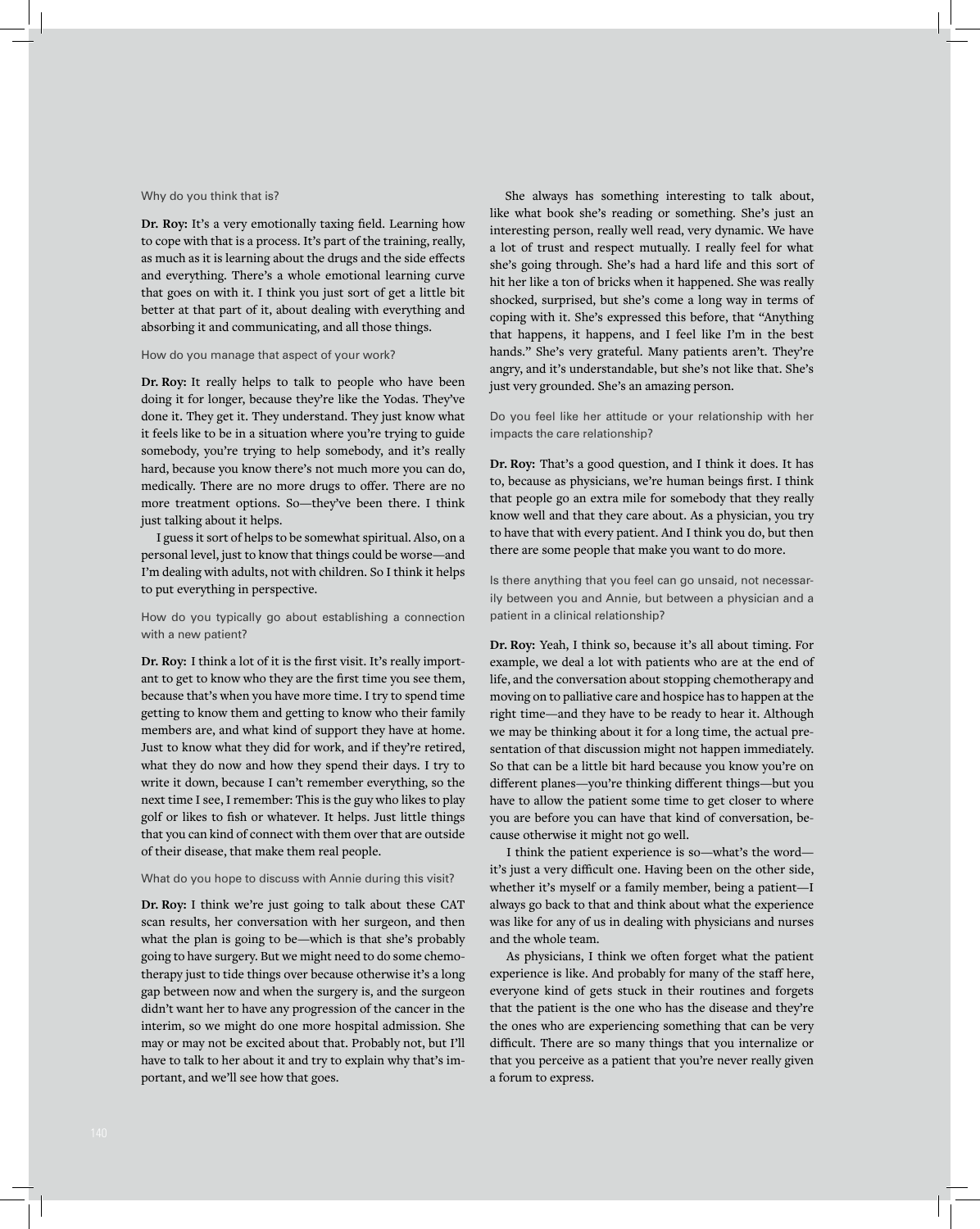Do you also feel like you don't have a forum to express aspects of your experience as a physician?

**Dr. Roy:** Definitely. There's just not enough time in the day. There is just not enough time. I'd say 90 percent of what we experience gets internalized and there's no place to let it out, you know?

And I love what I do. I love my job. So I don't feel ever that it's not the right place for me. I feel lucky that I ended up doing what I'm doing. I feel that I can help people at a very critical time in their lives. And it's unlike many other fields. *Cancer*—still, it's just so hard to hear that word. I think that coming into people's lives at that moment is unique. No other medical field has that kind of impact. That's what I was drawn to.

I do talk to my husband. I think I used to talk to him much more, again, earlier in my career, when it was really heavy on my mind. But with time I think I've been able to process things a little bit better myself and kind of realize, "All right, well, this is how it's going to go, and this is what happens," and just, again, put it all into perspective. I think with time, with experience, it just naturally happens.

As you become a Yoda yourself, gradually.

**Dr. Roy:** Eventually, yes.

# ANNIE BAKER (PATIENT)

So what brings you here today?

**Annie:** I am here to see Dr. R. after having had 14 chemo treatments and having seen the surgeon. The tumor on my liver, which is in a very bad place—as he says, it's in the crotch of the liver—it has shrunk and he is going to do the surgery. About which I am *ecstatic*.

Everyone is very, very, *very* optimistic about my outcome. When I first met Dr. R., we clicked immediately. She's just this amazing woman—and she looks like she's 12 years old. I told her I didn't know how she had done all this schooling, being 12—*and* she had children! [laughs] Golly. I felt like asking her, "Does your mother know you're here and wearing a white outfit?"

Anyway, my first question to her was, "Do I have reason to be cautiously optimistic?" She looked at me and said, "You have every reason to be *completely* optimistic." Dr. S. is going to be doing the surgery. I'm going to be having a procedure next Tuesday in which a catheter is going to be inserted into the lobe of the liver to block off the blood supply so that the other side will enlarge. The idea being, keep as much healthy liver as possible and also reverse the colostomy, which has been... [blows raspberry]

The brochure that one is given when one gets a colostomy is an absolutely flaming pack of lies: "You Can Live with a Colostomy." The problem with mine is that it was an emergency surgery with a blockage. I was very fortunate, because nothing ruptured. Dr. S. didn't have really an option or time to choose where to put it and to really do all of the closing up. There's a huge hernia underneath it, which makes it stick out so much more. That's why I look...I keep covering it up.

Going into this particular visit, what's on your mind?

**Annie:** What's on my mind now is that I'm in transition from the chemo stage to the operative stage. One thing that brings me here is that I knit a little scarf for Dr. R., and I want to give it to her. Then, just to find out when the next chemo will be, since Dr. S. wants another one before the surgery. Just to check in.

#### DR. SHANTI ROY (ONCOLOGIST) ANNIE BAKER (PATIENT)

[Walking down the hall, Annie and Dr. Roy talk.]

**Dr. Roy:** How are you?

**Annie:** I'm good. I'm going to have surgery... I'm gonna go, baby! And I know he wants one more chemo.

**Dr. Roy:** You know about it? He told you?

**Annie:** Yes.

**Dr. Roy:** Okay, good, now I don't have to tell you.

**Annie:** It's fine. At this point—please, please. It's, whatever. Tell me where I need to be and at what time. No, but it was such good news! You should be thrilled!

**Dr. Roy:** [laughs] I *was*!

[They enter Dr. Roy's office.]

**Annie:** Okay! [gives Dr. Roy a wrapped gift] You have to open it now.

[Dr. Roy starts to open the present.]

**Annie:** Just look at the reindeer as seasonal...

**Dr. Roy:** It's very nice. [still opening paper]

**Annie:** Oh, just rip it! Are you one of those savers? [laughs]

**Dr. Roy:** Beautiful.

**Annie:** All right. Now, I made it small.

**Dr. Roy:** You made this?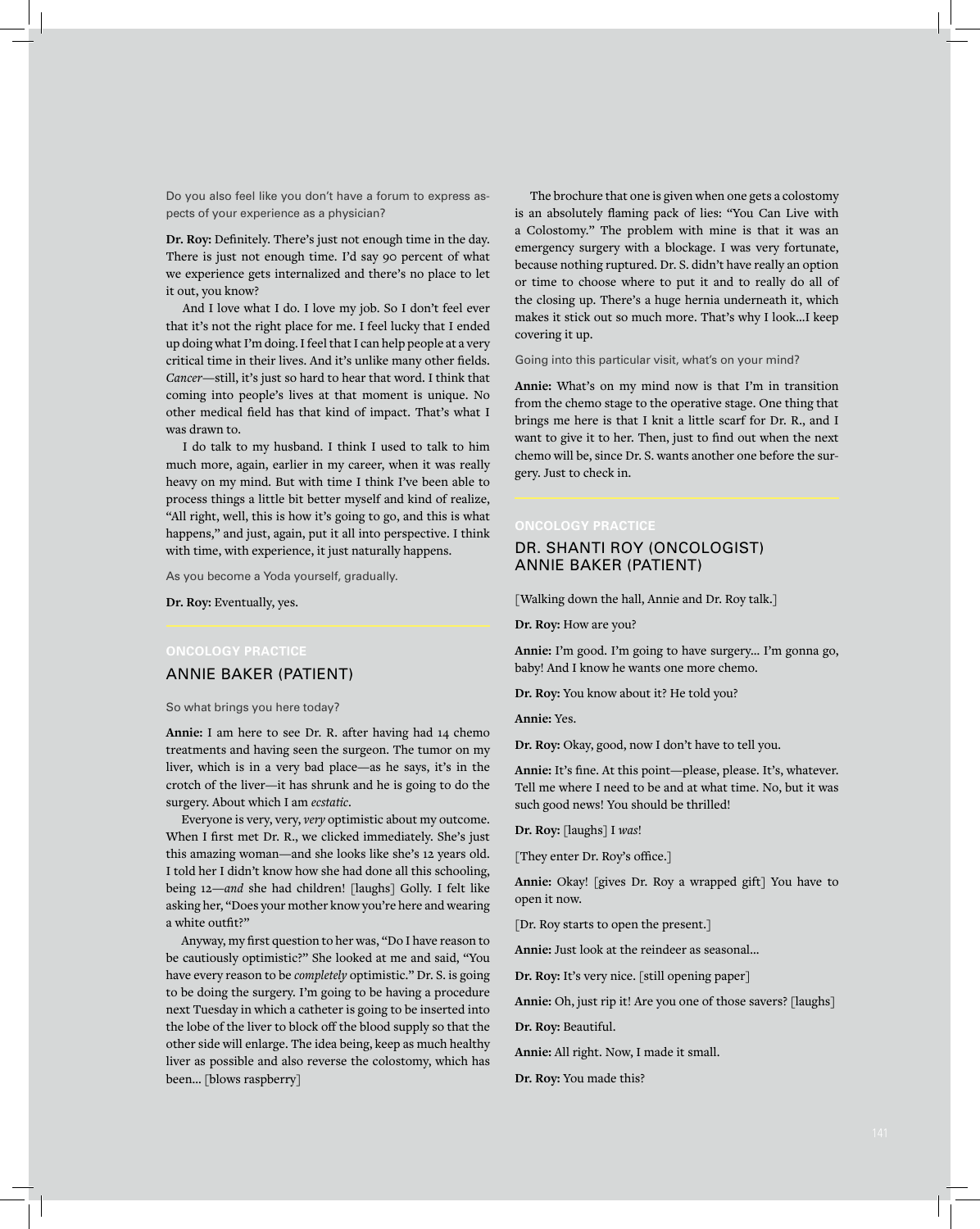**Annie:** Yes, I did.

**Dr. Roy:** Are you kidding me?

**Annie:** Yes. Now, I made it small because you're so petite.

**Dr. Roy:** That is beautiful. I love it.

**Annie:** I thought...get your hair out of the way. I thought it would just fold.

**Dr. Roy:** It's perfect.

**Annie:** Like that.

**Dr. Roy:** It folds perfectly. Thank you. Thank you so much.

**Annie:** Wear it with a T-shirt or a dressy dress or whatever.

**Dr. Roy:** Or a white coat.

**Annie:** Or a white coat. You're too petite to wear the big scarves that I like.

**Dr. Roy:** This is awesome. This is really beautiful and sweet, and I will always think of you, wearing it.

**Annie:** Good. Enjoy it.

**Dr. Roy:** Thank you so much.

**Annie:** Think of it is a hug around your neck whenever you put it on. Okay.

**Dr. Roy:** How are you?

**Annie:** I really am okay. I had to up the prednisone this morning because I going into a little bit of a flare.

#### **Dr. Roy:** What are you on now?

**Annie:** I was down to 5 milligrams for a few days, and today I took a 10. I had seen my rheumatologist and she said that if I felt the flare coming, to pop a 10 and not even think about it. I'll just call her and let her know.

**Dr. Roy:** All right. She gave you a little bit of freedom with that, what to do with the prednisone?

**Annie:** Yeah. When I call, she'll tell me how many days for 10. Then I'm scheduled for the outpatient occlusion on Tuesday.

**Dr. Roy:** What's that?

**Annie:** I'm going to have a catheter inserted into my liver to block off the blood supply. It has a long name. I called it *occlusion* because I couldn't remember it. So that the other side will grow over the next few weeks. Are you familiar with this procedure? What is it, putting a bubble in there or something...

**Dr. Roy:** "Embolize left portal vein."

**Annie:** It's probably an \$850,000 piece of sponge that's going to be wedged into the blood vessel. [laughs] So, another chemo, and when do we need to do this? Can it be after Christmas?

**Dr. Roy:** My preference is to do it next week, because if we do it after the holiday, then there are two things: One is that it's going to be a longer interval between chemo sessions, and then a shorter one between that chemo and the surgery, and you don't want it to be too close.

**Annie:** Okay, *not* after Christmas. I knew that was going to happen. Good thing I had my hair cut again. I knew it. I knew it. I was just talking about the difficulty with the rheumatoid arthritis in terms of the chemo and all of that kind of stuff. So, pick a problem: Rheumatoid? Cancer? Colostomy? Pick one.

**Dr. Roy:** Okay. We'll have to coordinate a little bit. All right, and your medicines otherwise: Can I run down the list that I have here?

**Annie:** Mm-hmm.

**Dr. Roy:** Ativan, as needed. The Biofreeze roll-on gel, Centrum, vitamin D, Neurontin, Plaquenil. Prednisone, 10, you told me. Sandostatin, we're going to do today. Synthroid, Tylenol, and B12. Is that everything?

**Annie:** Yeah. And D? Did you have vitamin D?

**Dr. Roy:** Got it. Two 2,000's a day.

**Annie:** Yeah. My rheumatologist really pushes that. Something with the arthritis.

**Dr. Roy:** How's your energy?

**Annie:** Fine.

**Dr. Roy:** Any new issues? Shortness of breath, chest pain, cough, palpitations?

**Annie:** No.

**Dr. Roy:** Nausea?

**Annie:** Sometimes I get a little queasy. I find myself taking a couple of Ativan a day. I take one in the morning just by habit, I think. I find that around 4 or 4:30, something like that, sometimes I take one.

**Dr. Roy:** That's fine. Then, constipation, diarrhea, anything like that?

**Annie:** No. Well, it's hard, no, I don't have...

**Dr. Roy:** Not like excessive output [into the colostomy bag]?

**Annie:** No.

**Dr. Roy:** Okay. Then you told me about the pain from your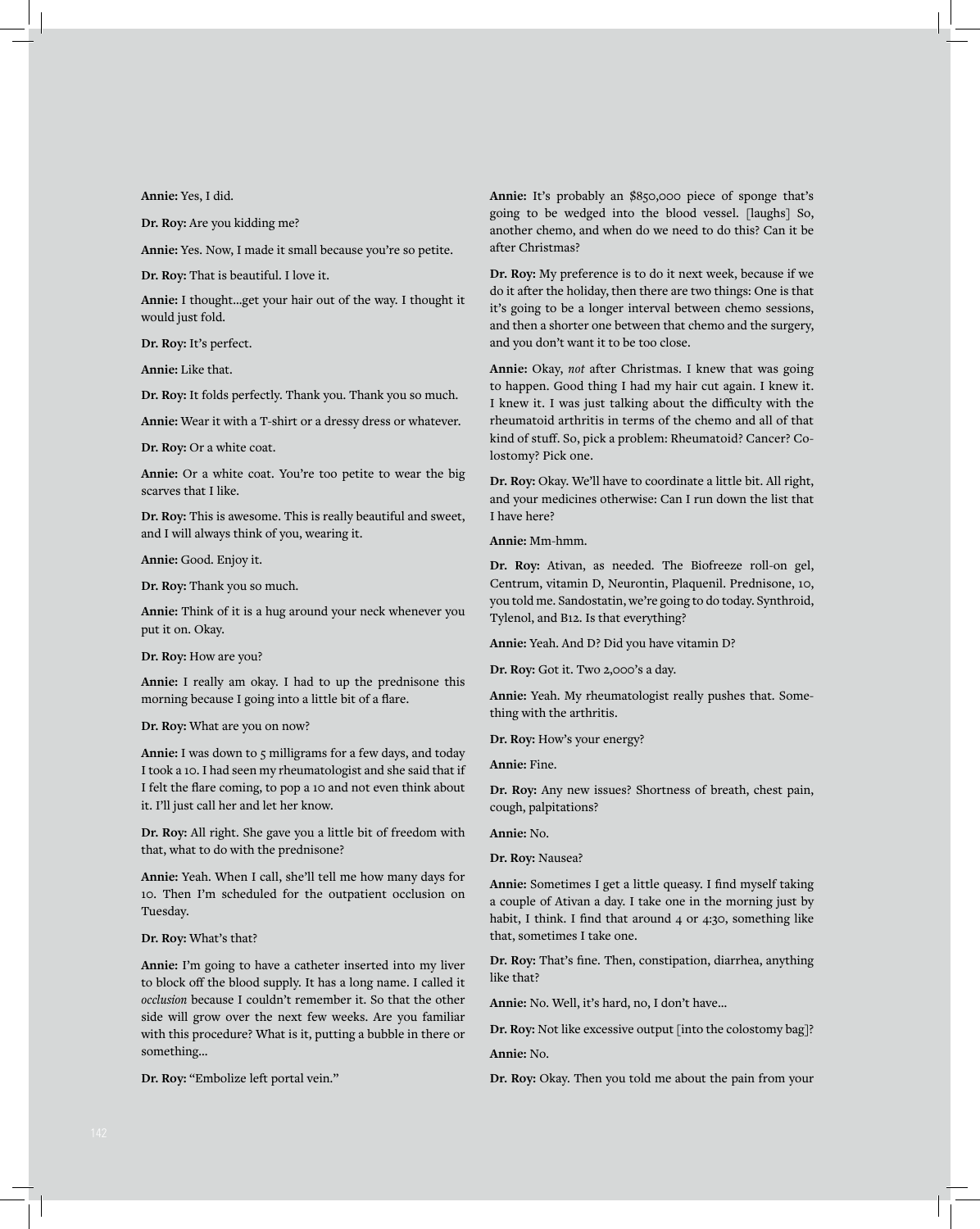rheumatoid. Rashes, headaches, confusion, depression, anxiety, any of that?

**Annie:** No.

**Dr. Roy:** Okay. All right. You look fantastic. You look pretty.

**Annie:** Thank you, dear.

**Dr. Roy:** You look really good. I'm so glad I was not the one to tell you that you had to get another dose of chemo.

**Annie:** No, it really...if my years to be, whatever they are, involved having to go in for chemo every week and a half you and I talked about this—I would have a very serious decision to make, because it's not any way really to live your life. But it's just adding one more. I've had 14, so it's 15.

**Dr. Roy:** I know, but who's counting?

**Annie:** No. I know, and it means I can have the surgery.

**Dr. Roy:** It's something to look forward to. I think this is wonderful.

**Annie:** Yeah. I'm in the glow of the surgeon saying how happy he was about the shrinkage and that he was thinking he was going to do it. I was saying, too, as we started down the hall, that now the enormity of the surgery and the recuperation from it is starting to...but I tend to be pragmatic. It's just, you have to do it, so that's fine.

**Dr. Roy:** Maybe it's like the next phase and the unknown.

**Annie:** Right.

**Dr. Roy:** You have had surgery before and you recovered from it. This is good. This is where we wanted to get to. This is what we wanted.

**Annie:** Yes, because then, my maintenance after...it shouldn't be chemo, chemo, chemo, chemo, chemo.

**Dr. Roy:** We'll have to see. I think, you know, nothing is set in stone. It all depends on what he finds, how much he can take out, what he can do. Sometimes, they just don't know until they're in there—

#### **Annie:** I know.

**Dr. Roy:** —what they can do. As much as there is uncertainty about it, we have to sort of accept that.

**Annie:** I understand. He's going to reverse the colostomy at the same time.

**Dr. Roy:** If he could only do that, right? I know that that's been such a burden for you.

**Annie:** When I went for a checkup, Dr. S. said, "Well, if it's a problem, we can always just *move* the colostomy." No, no, no, no, no. No.

**Dr. Roy:** That's not what you're signing up for.

**Annie:** No, no, no. If I had to, I could live with it, because the hernia would be corrected and I wouldn't stick out so much. It wouldn't be so grotesque. No, no, no, no, we want the colostomy reversed, not just moved. No.

**Dr. Roy:** Let's be very clear about that.

**Annie:** Yeah.

### VINITA (PHLEBOTOMIST)

**Vinita:** I've been working here for two and a half years. I'm a phlebotomist here. I do blood draws.

You have to cause patients a little bit of pain and discomfort, even though it's necessary. Is it hard to do that?

**Vinita:** Yeah, sometimes. Like, sometimes the patient didn't drink, so they get dehydrated. One patient was hostile because she didn't drink any water, so I had to stick her again. I stuck her one time, and then I stuck her again, and I couldn't get the blood, because she didn't drink the water. She got mad and she was in pain, so I can understand her feelings, too. It was bad: She was in pain, and I didn't get the blood, so she was angry. I told my manager, so she had somebody else try, and then we just put some warm water over there so the circulation could get better. We got a little bit of blood from the other arm, but it was still a little bit sore. I knew it was difficult for the patient and for me, too, to stick them again. I feel bad that I couldn't get anything when I stuck a second time.

#### Do you find that most patients want to chat?

**Vinita:** Yeah, most of the patients. When I came, I didn't talk too much, but once I got used to it, with all the people, I just talk. Some of the patients always ask for me, because I talk a lot. [laughs] They're so nice. They feel the home environment here.

I've known Annie for a long time. She's always nice. She always talks about the grandkids. I always talk about my daughter. We stick her finger, but she never complains about the pain and stuff. She's good. She's always a laughing person.

What's the most difficult part of your job?

**Vinita:** When we pack the tubes with the patients' requisitions we have to be very careful that we don't mess up the labels. We have to make sure two or three times that we packed the right tubes. Otherwise the results will come out different, and they will end up giving the chemo to the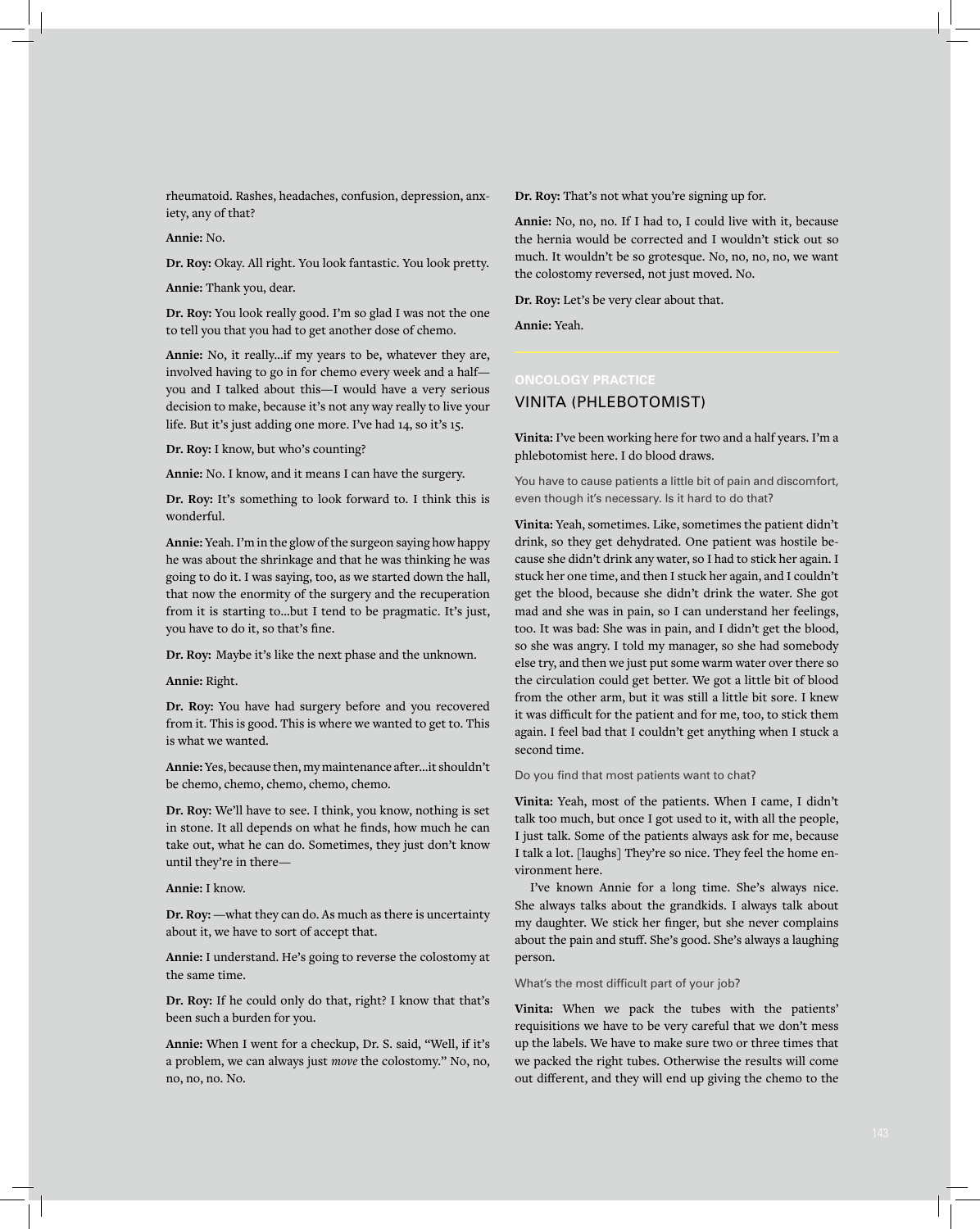patients wrongly. It's a big responsibility when we do all the blood work.

We always ask date of birth first, then look at the patients. Sometimes we have the patients with the same name but with a different date of birth. When we call patients with their last name, two people come. So we have to make sure who's the right patient. You have to be very careful.

Do you know about what's happening with patients' treatment, or do they just show up for the blood?

**Vinita:** Yeah, we only do the blood work, so after that we don't know. Sometimes we can see the patients' face having pain or they're not feeling well from the treatments and things like that. Sometimes they come fresh, energetic. Sometimes they look so tired.

#### Anything else that you want to tell us about your job?

**Vinita:** I love my job! [laughs] That was my dream, to take care of the patients. When I was in school, I was thinking to do patient care. I wanted to be an RN, but then I just changed my mind, then I went to the phlebotomy subject. So I like my job, yeah.

#### ABBY (LABORATORY MANAGER)

**Abby:** I'm the laboratory manager and I've been here for 13 years. We run a few tests here. We run CBCs [complete blood count]; we run urinalysis occasionally. We run PT and INRs [prothrombin time and international normalized ratio blood tests]. We do occult blood occasionally. That's about it, but basically everybody who comes into the office gets a CBC run and that needs to be collected and processed in the computer before either the nurse or the physician sees the patient.

So we're dealing with the patients, the physicians, and the nurses. The nurses can't do their job until we have the CBC; only then they can make sure that the patient can have their chemo, or, if they are here for a nadir check, that they may need to have a Neupogen shot or a Procrit or something along those lines. We try to make it seem like it's running as smoothly as possible and not have any issues. Sometimes it's a little hard to do when we have a staffing issue or something, but usually it works pretty well. I pretty much do whatever is needed to make sure that everything runs as smoothly as possible. One of us, a med tech, has to be running an instrument and verifying the results.

#### What is the instrument?

Abby: It's on the counter. It's really an amazing machine. [We call them] Pentra 1 or Pentra 2. One or two.

What do you see as the lab's role in contributing to a patient's experience here?

**Abby:** We try to do it as quickly and efficiently as possible, but also with the patient's personality in mind, too. I think we're a lot luckier than secretarial staff or somebody who's on the other end of a nasty phone call. People are a little apprehensive about having their blood drawn, so they are not going to complain to the person or be nasty to the person who's on the other end of the needle until after they do the needle. Most times my staff does really well, so people are very complimentary...

Even though they are actually the ones possibly causing some pain.

#### **Abby:** Yeah, but it shouldn't be painful.

When results come out when you're running something inhouse, would you necessarily understand their clinical significance?

**Abby:** Yeah. Most times I do. Yeah. If somebody's got leukemia or something like that, we can see that maybe they're in a crisis again or that they're going to need blood. We're obviously the first people to know because we get the counts, but then we're not the ones who tell the patient. We just put it up for somebody.

#### Do you ever have anyone ask you for their results?

**Abby:** Yeah. Some of them we can give. Some of them that we know. [One patient] comes in all the time for his PT and his hemoglobin is up really high sometimes, so he'll sit and wait for the doctor, but meanwhile, I'll just give him a copy, so that makes him happy.

I've had several family members come through here and a few of them haven't survived, just because of the cancer that they've had. It's just interesting. It's like being on both sides.

# CAROL (ADMINISTRATIVE ASSISTANT)

**Carol:** I'm an administrative assistant for the nurses in the treatment room. I've been here 15 years.

It's very hard to put what I do into words. I schedule patients. We do planned admits. We do...and this is not the right word to use, but I often feel like we're doing a little social work with patients. We're comforting them and their families, for lack of a better word. I might refer people to social work if I think they could benefit. We order lab work. We do all the chemotherapy scheduling, which is new. We hadn't done that before. That's a whole other learning process for us.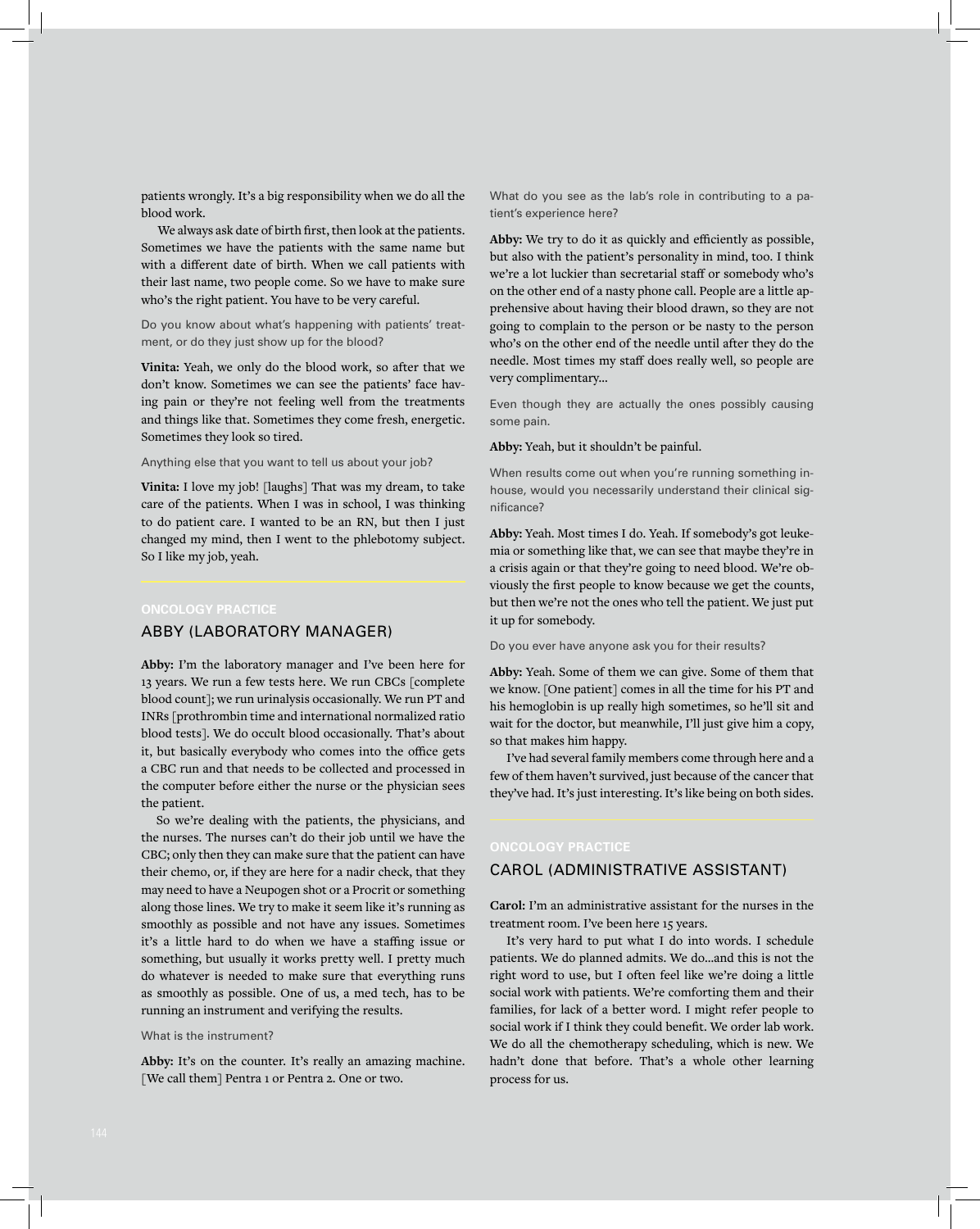I don't know, I do a little of everything. What everybody asks us to do. I mail out schedules. I talk to patients. We triage many phone calls all day long, give out all the symptom calls to the nurses. Figure out if the calls need to go to the nurse practitioner, if they need to go to a treating nurse. It's a little hard to put everything into words. I tried to do a résumé once and it came out blank, because I couldn't really put everything down that I do in any given day. It's basically a customer-service job, if you want to look at it that way; you're making sure that everything runs smoothly for the nurses.

Do you have a pretty good view of what a patient is going through at any given moment?

**Carol:** You do get to know what the patients are going through, what their families are going through. Annie, I've always dealt with her, so I know her. But she doesn't get her treatment in our office. She was getting it in the office, but then she got really ill. So that's when Dr. R. decided that they should admit her to the hospital when she gets her treatments. She was having reactions. She was, I guess, very, very nauseous and everything following treatments, and she would call and we'd bring her in for a hydration, and it was too much for her. So Dr. R. discussed it, I guess, with the nurses and the other docs, and they decided to admit her. Every time she gets admitted, Annie is so on top of everything. She knows exactly when she needs to be admitted. So she'll call me and say, "Arrange for my admission," and I'll say, "Let me check with Dr. R. and then we'll take care of everything for you."

You have to be aware of everything that's around you. Like, if you see a nurse running with the vital-signs machine, we stand up right away because it might be a code. The nurses will yell out, "Call a code!"—purple, blue, whatever. Yes, you have to be aware. And you see where I sit [at the hub]. I mean, my God, I hear everything. That's not a bad thing, because that helps me know what's going on. I can interject if somebody has a question without it seeming like I was eavesdropping.

How do you balance the paperwork when there's all this human stuff happening? Is it like an improvisation?

**Carol:** It can be. It can be. There will be times like, especially if the others are at lunch and I'm by myself, and this one is coming at you from here and the doc is coming down this way and there's another one coming at you this way. I don't even sit. I just stand and go.

I don't know if you saw what happened today. There was a transport that came to take a patient to radiology, went into the waiting room, asked for Donna. So *Dana* gets in the chair. He starts to wheel her out and she finally realizes she's not supposed to be going in a chair. So she's like, "Help me! Where am I going?! Aren't I just getting Procrit?" I had to

make sure she was okay, calm her down. I say, "You're not going to radiology. It was a mistake." She had spent two months in ICU. She does not want to go anywhere, just get her shot and go home. While that was happening, someone else is asking a question, the phone is ringing.

It's a little of everything. It's very frustrating, but I love it. I feel I make a difference. I'm not patting myself on the back or anything. I just feel that at the end of the day, you can go home really frustrated, but this place humbles you. If you can make a little bit of a difference—I mean, I know I get paid, but you still feel good when you can help somebody or just give them a hug or whatever.

Do you talk a lot with your colleagues about the humbling aspects of the work?

**Carol:** Not so much. I talk—not by patient name or anything—more to my son because he is a hospital-security chief, so he understands the concept of working in a medical environment. The rest of my family doesn't. They tell me I have no sympathy for anything they're dealing with. I don't, really. I'm like, "Come work with me for a day and see." But I don't think I've really told anybody, except for my family, that it humbles me to work here, because that's a personal thing.

What about the hard parts of losing patients and the sadness? What do you do with it?

**Carol:** Pray. I pray a lot. My brother-in-law died at 38 of pancreatic cancer—that was twenty-something years ago. I've been through a lot of things in my own life, so I can deal with things here. Patients that we've all been really close to even if they're older, you've gotten really close to them and it's just really sad. You have your coworkers to talk to about that, and that's good, you know, that you can say, "He was a funny guy, he was a great guy, he was always happy when he was here." You need to talk that out. You can't keep it in.

Do you think your patients understand how deeply they affect you?

**Carol:** I hope so. I still have it pinned to my desk from when I first started working here—somebody sent me, anonymously, a note with an angel pin that said something to the effect of, "It's not important who I am. It's important that I realize how much you do and how much you mean to me." I still have it. Because when you're having a really bad day, sometimes you need to pull that out and look at that, and remind yourself that you are making a difference. I'm not a nurse. I'm not a doctor. But I feel I'm part of the team.

This is not an end-of-your-day-you-go-home job. This is tomorrow you have to finish this up and follow through on this and make sure this was done. I've actually started keeping a pad in the well of my car because I'll be halfway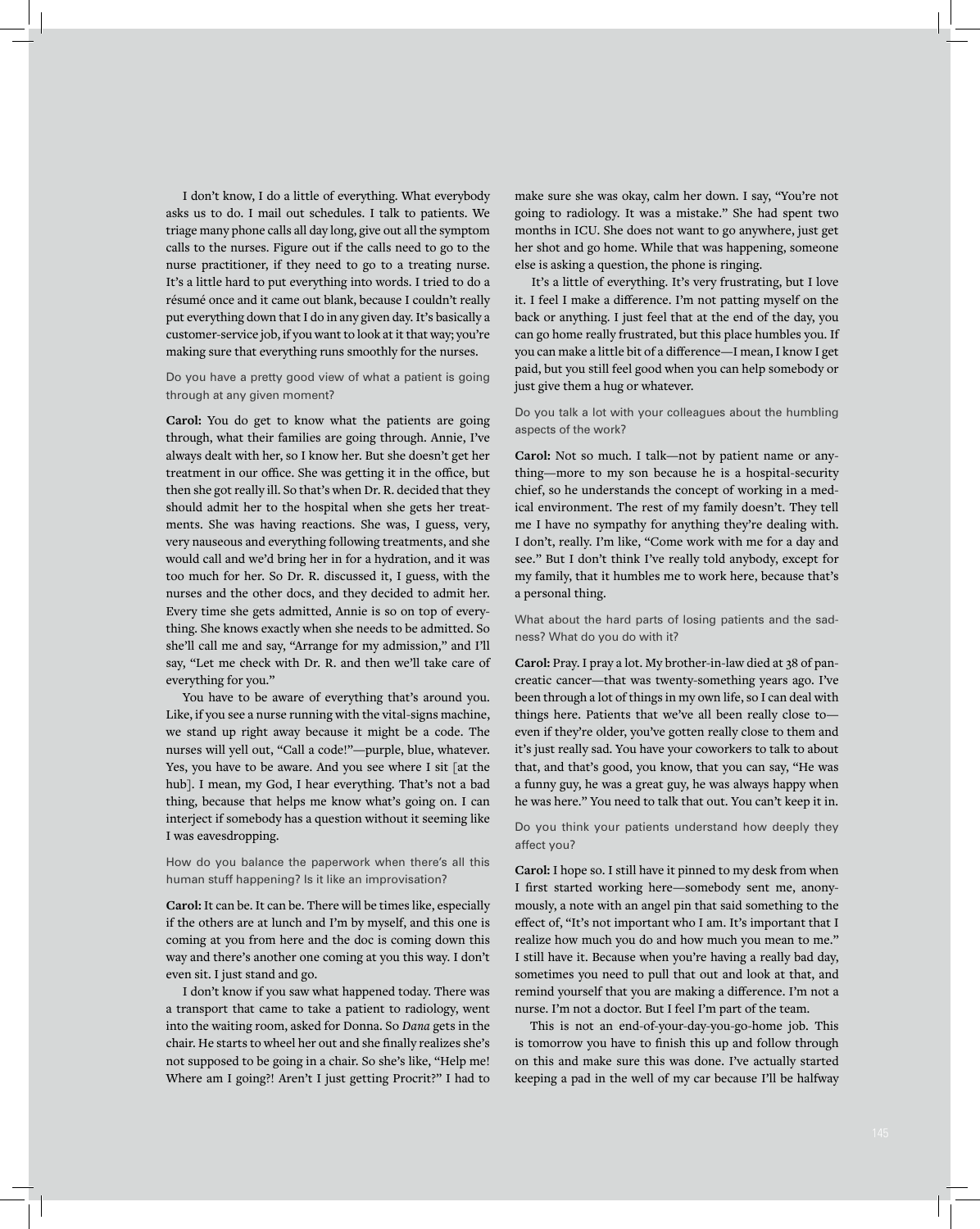home and think, "Did I call that patient?" I scribble it down so I remember in the morning. A lot of times, I'll just text my colleague in the morning and say, "Could you just check on this when you get in?" I know they're coming in before I get there.

#### Do your friends and family understand what you do?

**Carol:** Here's the thing: A lot of my family and friends think that I know many things that I don't. My sister's had heart problems most of her life and she'll ask me questions, and I'll say, "I don't know anything about cardiology." Or she has a friend who has breast cancer, who unfortunately just passed, and she would ask me if the medication she was getting was a drug they use here. I'd be like, "Yes, they use it, but every case is different. I don't know." I always say, "I'm just a secretary."

#### You probably know more than you realize you know.

**Carol:** It will surprise you sometimes. Somebody will ask you a question and something will come out and you'll realize, "Oh! I really did know!"

On the whole, I think this is a very good job. I work hard, and I get paid well. But it makes me feel good that I'm doing this. The doctors yell at you sometimes. The nurses yell sometimes. Everybody gets frustrated, but you have to take that in stride.

# **ONCOLOGY PRACTICE**

# ANNIE BAKER (PATIENT) KATHLEEN (NURSE)

**Annie:** Hey, motorcycle lady.

**Kathleen:** Hi! How are you?

**Annie:** I'm good. I'm here for a Sandostatin shot.

**Kathleen:** Okay, I'll go start getting it prepped and ready. Have a seat.

**Annie:** Kathleen took care of my chemo once here before I started going in the hospital. She's a motorcycle mama.

**Kathleen:** It's true.

**Annie:** Just bought a bigger one.

**Kathleen:** That's true.

**Annie:** And she's so wonderful.

**Kathleen:** I just took your Sandostatin out of the refrigerator, so it's got to come to room temperature first. I've set a timer for 15 minutes. After 15 minutes, I have to mix it. So you've got a good half hour to sit and wait.

Annie, when you got the diagnosis, did you have any sense of what was ahead?

**Annie:** I had no idea it was going to be so isolating. I really didn't have an idea of the total impact it would have. That's gotten me down a few times. And I have an amazing, amazing support system. Still, it's your disease and it's this quiet little thing doing whatever it's doing inside of you.

But I don't want to talk about how I'm feeling with people all the time or whatever. And so in some ways—and my friends and family understand it—I need space. Also, I am consciously protective of others involved in this process with me. Like my son in Chicago. They're going through some stuff of their own right now. He will be here for the surgery and so on, but I said at one point, "Put me at the bottom of the concern list. If I need to, I'll call you." Were there times that I would have liked him to have been able to visit more? Sure. But he doesn't have to know that.

And again, the pragmatism, what's the choice? What's the choice? For me it's similar to my divorce, what I like to call my "domestic realignment." What am I going to do, spend all my time being angry? I think I'm the only person who is not angry at my ex for all of the years of the stress and all of that, because I understand now the pathology in his personality that led to it all. So what's the point of badmouthing? Please. It's such a waste of energy, and I need my energy for this. I don't need it for that.

In the beginning it must be an adjustment, applying that "I am a cancer patient" notion to oneself.

**Annie:** Yeah, it takes a while for that really to sink in. I think one's personal philosophy has something to do with it, whether it's "readiness is all" [from *Hamlet*] or whatever. I am not a religious person at all. Watch me get hit by lightning as I sit in my metal...my plastic chair. [laughs] I'm not religious. But I have no fear of dying. I really don't. I never have. I'd like to live as long as I can, but there will be a time when I will stop.

Sometimes it kind of feels as if I'm watching myself going through this process. And I think that's a coping skill. And see, I've been fortunate, too: I've kept my hair, and I don't have the look of someone who's been going through... [whispers so that other patients can't hear] do you know what I mean? And that's been fortunate for me, selfishly. It's been important for me. So it's not, "Aww, look at Annie." Because I hate that crap. I hate that crap.

#### Have you written about your experience at all?

**Annie:** No. One of my girlfriends asked me, "How is your journal going?" It was at a moment when this was all fresh and new, and I said to her, "Why the *fuck* would I keep a journal of this?" On a cozy, snowy day, I'm going to say, "Oh,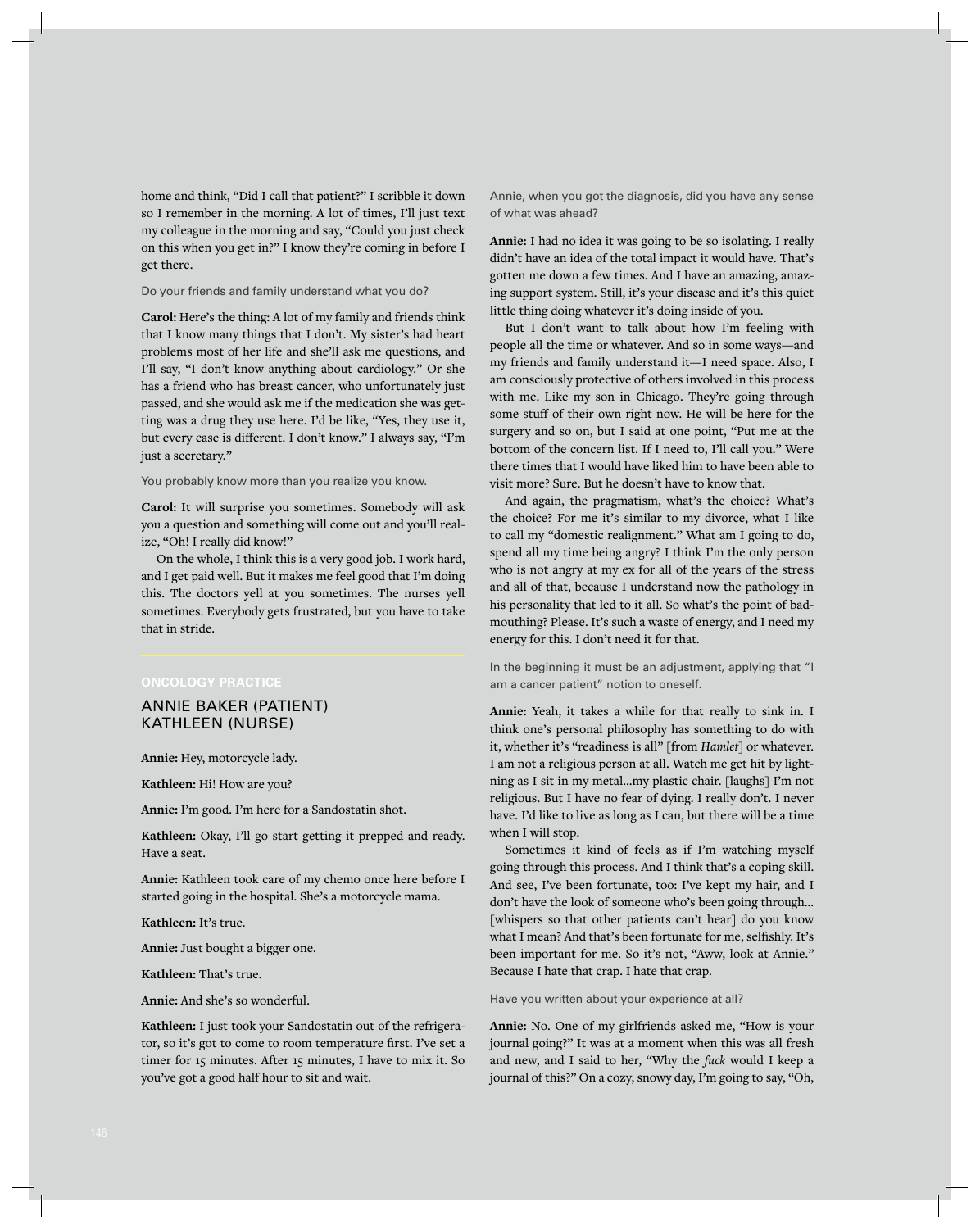Annie, why don't you go get your journal and read all about this again?" My God! I don't think so.

Have you read any other accounts by people who had cancer that interested you at all?

**Annie:** Oh, maybe if I'm thumbing through a magazine and there's something about someone who is a survivor and it's wonderful and all of that. Some tend to be a little too God driven and a little too religious for me. I got a card from a dear friend that said, "God only gives you what you can handle," and I thought, "If anybody ever says this to me face-toface, I will not be able to control myself."

I think the hardest for me is when it's religious. It's wonderful that people are praying for me. I mean that sincerely. It is wonderful that they are applying their faith to my outcome. There's a wonderful, wonderful nun who comes to visit the hospital, Sister Martha. Right from the get-go I said, "I'm sorry, I'm not religious at all." She said, "It doesn't make any difference." And we just chat.

And again, this is not to toot, but as far as being strong, I go, girl. I can handle a hell of a lot. Which is why, when I went in with this flare and I started crying in front of the rheumatologist, she said, "This is bad, then." I have a very high threshold for pain, but I couldn't take it. And I can take a lot.

You're in treatment for cancer and you have rheumatoid arthritis...

#### **Annie:** Don't forget my colostomy.

I'm not forgetting. Well, I guess I did. [laughs]

#### **Annie:** My melon. My melon.

But it sounds like the RA is very difficult to deal with and incredibly painful at times...

**Annie:** I have a disease that is ultimately crippling and I have another one that ultimately could be fatal. So I guess it's pretty helpful that I don't have a fear of dying. Because if the RA gets too bad, give me a car and I'll find a tree. I tell you. God. [laughs] Anyway.

#### **ONCOLOGY PRACTICE**

# KATHLEEN (NURSE)

**Kathleen:** My name is Kathleen. I have worked here for a little over a year. I am a registered oncology nurse so I get to work mostly in the treatment room administering chemo, but once in a while I float into this room, which is our nadir room. Here we field patients who are coming in to have lab work done. We also administer injections when people need

them for their blood counts. We review labs if people need blood transfusions, things of that sort.

I feel that being an oncology nurse is the absolute epitome of what a nurse is, because we really get to see people at a critical time in their lives. When somebody is diagnosed with cancer, it's like no other disease. It is a scary, scary time: They don't know what they're going to encounter on their journey. Whether they come through it and they go into remission or whether their journey doesn't end, we really have the opportunity to participate in their care like no other nurse does in any other field.

Did you always know you wanted to work in oncology? How did you come to it?

**Kathleen:** I didn't want to be a nurse. When I was a little girl growing up my father was a police officer and I always thought I wanted to be a cop like Daddy. Right out of high school, I went to school for forensic psychology. I was a double major in criminal justice and psychology, and when I got out of school I started working for a criminal attorney and I hated it. I lasted for three months.

I got a job just on a whim working as a medical receptionist and immediately knew that I had found something that I really, really enjoyed. I worked for 11 years doing basically administrative work and I transitioned into an EMT and medical assistant and eventually I went to nursing school and I found something that I truly, truly loved. It was a second career choice for me. I have no doubt that it was the right one. I don't ever leave work at work. It's with me all the time. It's part of who I am.

How do you manage the emotional aspects of the job?

**Kathleen:** A lot of it is acceptance. We're all going to die someday. Everybody's going to go, one way or another, and cancer is some people's fate. It's helped me to learn a lot about the dying process. It's absolutely sad and overwhelming, but it's given me a greater appreciation for a lot of things in life and it teaches me a lot about perspective. It reminds me to be present every day.

#### Does your work ever enter your dreams?

**Kathleen:** Not really dreams, but the funny thing is, there have been a few times where I've woken up to my alarm clock and I've been convinced that it was an IV pump beeping. I'm like, "Wait a minute. I'm at work already? No, that's the alarm!"

#### Have you come to know Annie over time?

**Kathleen:** I have. I really enjoyed taking care of her when she was being treated here and I love when she comes in here because she is one of those people who is a fighter no matter what her situation is. She always has a smile on her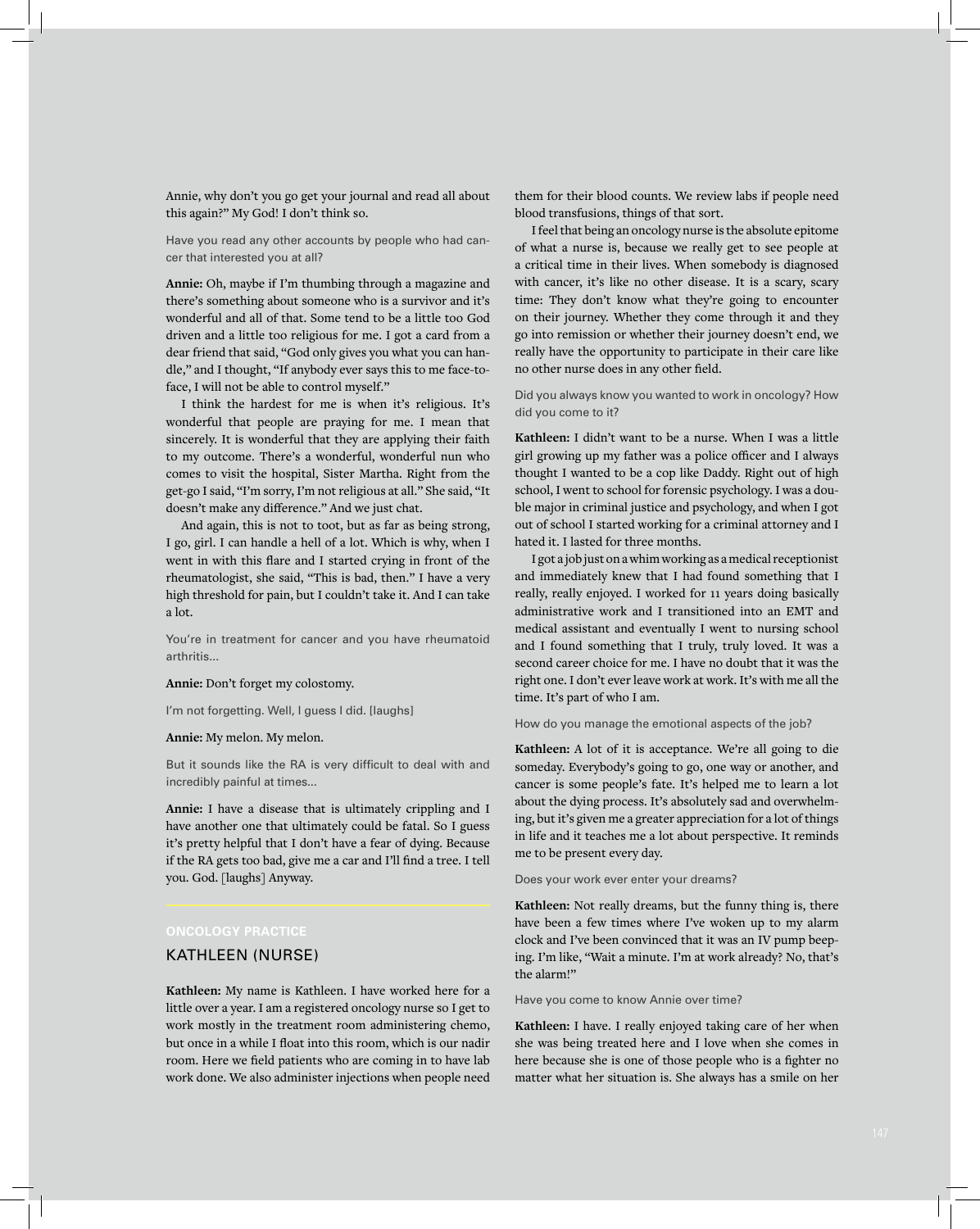face and a positive view of things and nothing seems to get her down. She shares my view of positivity. I enjoy her sense of humor and she and I get along great. She's a lot of fun.

How do you usually go about establishing a connection with patients when you're getting to know someone?

**Kathleen:** I tend to be the resident goofball. I jokingly say a lot of times that I encourage the patients to channel their inner child and part of that is because I never grew up myself. I like to have a lot of fun and I use my sense of humor a lot. Life is too short.

I think if you take all of this too seriously—even though it is a *very* serious thing—it can be overwhelming. I'm just myself. A big part of this job has nothing to do with clinical work. It's just about being a human being and knowing that the people sitting in these chairs for the most part are completely terrified. Some of them are spiritual, some of them are not. A lot of it is about the holistic aspect. We're not treating a disease; we're treating people. If we as nurses can't recognize that, then what do we have to give?

I wear my heart on my sleeve. I share a little bit of myself with all the patients here because I feel in order to make them comfortable, I have to let them into my world, too. It makes them a little more comfortable.

Is there anything you feel patients need to know that they don't, regarding what you do here?

**Kathleen:** I think they need to know how much they matter to us. A lot of times they come in here and then, after their treatment, they come back to thank us. I don't think they know how much that means to us, because we wonder when they walk out the door what happens. We're like, "What happened to so-and-so?" They are such a big part of us.

#### How many patients do you see in a given day?

**Kathleen:** In our treatment room there are usually anywhere between 30 and 65, and then we'll have another 20 to 40 here in the nadir room.

#### What does "nadir room" mean?

**Kathleen:** The nadir is a low point [the drop in white blood cells and platelets following chemotherapy]. That's the room we're standing in right now, and it's for people who are coming in to get their labs checked when they've had chemo. Or they're coming in here to get injections. It's really a multipurpose room where patients come in for anything other than chemo or for seeing the doctors.

#### Who named it?

**Kathleen:** I don't know. The room is [specific to this office] but *nadir* is a common term used in chemotherapy.

I'd like to get to those patients...

#### **HOSPITAL**

# JACOB (NURSING AIDE) EDEN (PHARMACIST) ANNIE BAKER (PATIENT)

[One week later, Annie has been admitted to the hospital for another round of chemo; she is in a gown, seated in a chair, an IV pole beside her.]

**Jacob:** I started as a nursing aide, and I started oncology because my mother was diagnosed with cancer. I was in medsurg [medical-surgical nursing], but when my mother was diagnosed I specifically applied to the oncology unit—so I think I was meant to be part of the oncology team.

I'm a unit representative. I'm the front line: I'm the person you see at the desk when you walk off the elevator. I'm the first person to say [brightly], "Hi, how are you?" I'm also the person who answers the call button. [The calls are] a variety; patients call if they are in pain, they call with just small, little requests that make them happy: "Can you tell me which channel such-and-such is playing on?" We get a lot of calls about different things. Sometimes it's like, "Where is my lunch?"

**Annie:** I think part of that is because when you're a patient receiving cancer treatment you have absolutely no control over anything. You know, the doctors tell me where I'm supposed to be, and at what time. So little things like getting a TV station or having somebody come and bring you ice water—just to feel like you have a little bit of control becomes very important to you. And the staff has to be patient because sometimes it can be again and again and again. When I volunteered at the nursing home I saw it too. You know, there wasn't enough pudding at dinner. They wanted more pudding. To have some control over something, that's what it's about.

[gesturing at IV pole] They hang whatever they're going to hang on there. I have no clue. I mean I know that's the saline drip, and all that. But I don't know what's in the cocktail or anything like that. So they hang it and then I just wait to see what happens.

Is there anything comparable to this experience in modern life, where you go into an environment and have to surrender so much of your own personal autonomy?

#### **Annie:** I think if you're arrested and put in jail.

**Eden:** [laughs] Wow, okay.

**Annie:** No, but seriously, that's the only thing I can think of. Or if you have some kind of a very traumatic injury that puts you in a wheelchair or gives you paralysis—anything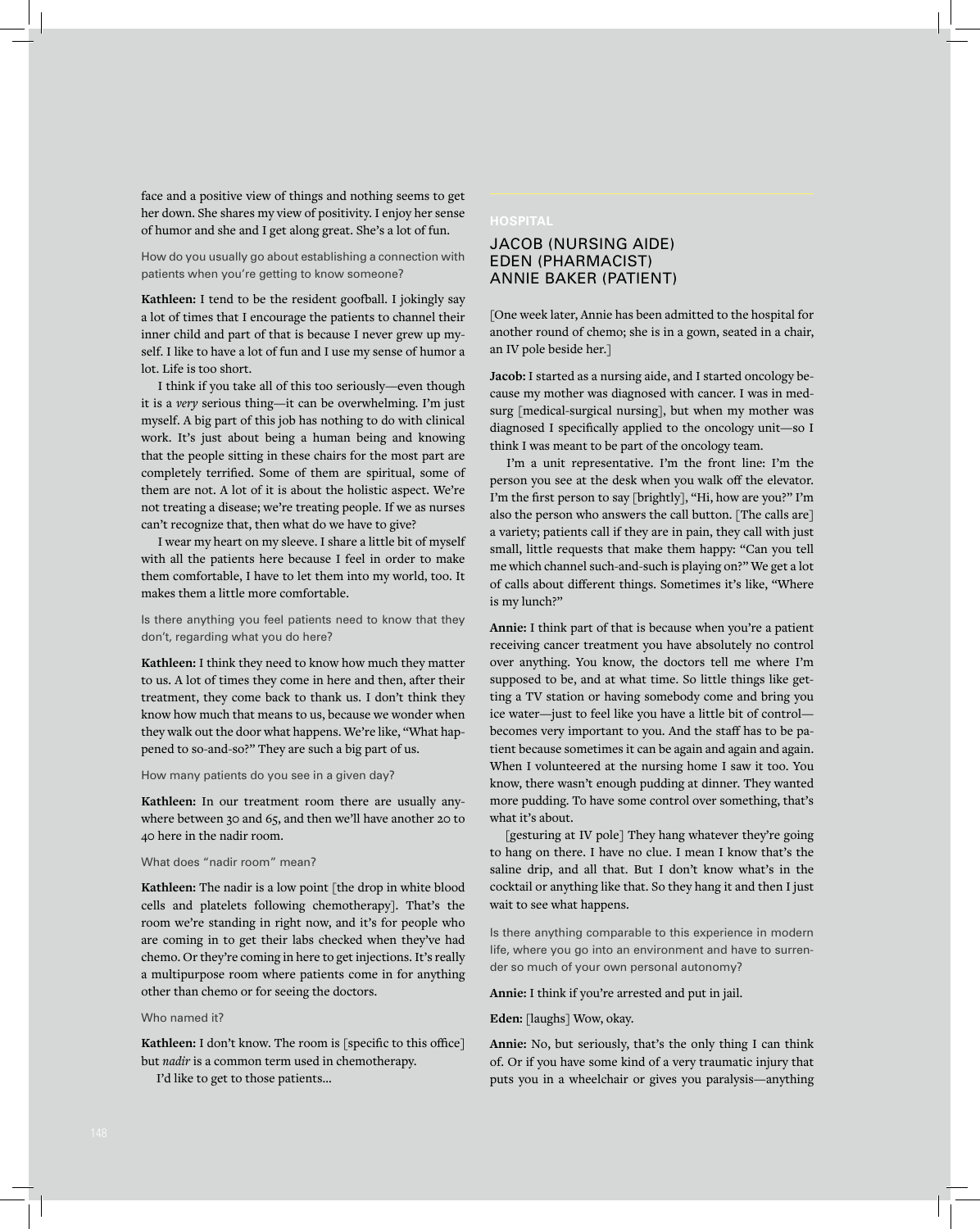that takes away your ability to control what you're doing. Being a nun, I guess, would also be...but that, too, they make a choice.

#### What about the military?

#### **Annie:** That's still a choice. It's still a choice.

**Eden:** Ultimately doctors try to explain as much as they can, tell you what's being treated and explain your schedule. But how much can you take in if you don't know the medical field and you're like, "What are you saying? When am I coming in?" A lot of times they have to give a med urgently. So it's not like we don't want to tell [patients] but at the same time, how much can you grasp of what's going on?

**Annie:** That's a very good point, because it is almost, it's almost too much to absorb. And that's why I often go with my sister or a very dear friend to an appointment. Because I just can't get it all when I'm sitting there. I just eliminate [a lot of the technical information]—I don't get it, so what's the point. It's not going to mean anything to me.

You have to be a special person to work on this floor. I think it was the last chemo—14 or 13?—there was a young man who had children down at the far end of the hall who passed away. And he was a young man. That was hard on the nurses and on everyone. He did pass away, didn't he, yes?

#### **Eden:** [nods] We had a few that week.

**Annie:** It's hard to be on this floor. I know this is a floor that I have to be on, because I have cancer. But it's hard to be on this floor because there are some very, very sick people here. But that's just the reality of what the floor is about. And thank heavens we have this floor. But if I—*when* I am released, shall I say—and on maintenance or whatever it's going to be, I want to volunteer on this floor. There was a wonderful woman the first time I came here, gray-haired, very attractive. She pulled up a chair and she sat right close to me—I think I was crying—and she said, "Doesn't this *suck*?" And she was a cancer survivor too. And I think you have to be a cancer survivor in order to understand where people are coming from.

# JACKIE (NURSING ASSISTANT) ANNIE BAKER (PATIENT)

**Jackie:** Normally, my shift is 3 to 11 A.M., and it's patient care. We have to do A.M. care, which is cleaning them up. If they need anything to drink, making sure they're okay. You do their vital signs. Like every four hours. Everything.

What's it like when you have to wake patients up in the middle of the night to get their vitals?

**Jackie:** [sighs] *Not* good. You sometimes don't even want to do it because they're sleeping, so we'll ask the nurse. It's sad because you know that they didn't sleep like the whole day or the whole night. If the nurse says let it go, then we'll go back and do them later. But if they're sleeping and we have to, we gently just put their arm up, and sometimes they don't even wake up. Not even to, like, get a sugar check.

**Annie:** Jackie and I connected during my first chemo here, I think. We bonded over the colostomy bag.

**Jackie:** Yes, the first time I learned how to empty it out was with you. I was brand-new, and I learned with her. [laughs] She goes, "I'll show you," and we just did it, and that was it.

Do patients get embarrassed at people seeing their body, or do they get used to it?

**Annie:** At this point, I could walk across that courtyard naked—it would be a horrible sight to see, and anybody who saw me would probably go into a monastery or a convent and I wouldn't care.

**Jackie:** Yeah, they don't get embarrassed. You see them, clean them, naked. They're used to it. And you give them the confidence so they can feel okay. You keep them covered always, while you're cleaning them or something. So they can feel comfortable.

**Annie:** Oh, this morning it was awful, because it was just, all let go. [gestures toward colostomy bag] I was covered in... um...fecal matter. It was absolutely disgusting. I want this reversed. [pats abdomen]

**Jackie:** I love working here. I love caring for patients. It's just, you have to have it in your heart to do it. Not just anybody can do it. You can't even say it's for the money, because...you have to feel it and you have to really like it. You carry it with you day in and day out, that's it. You go home with them, and you think about them. It's like your second family.

# TATYANA (NURSE) ANNIE BAKER (PATIENT)

**Tatyana:** I'm involved with direct patient care. I do injections, I give them medications, we administer chemotherapy...

**Annie:** She sits and talks with me if I need to.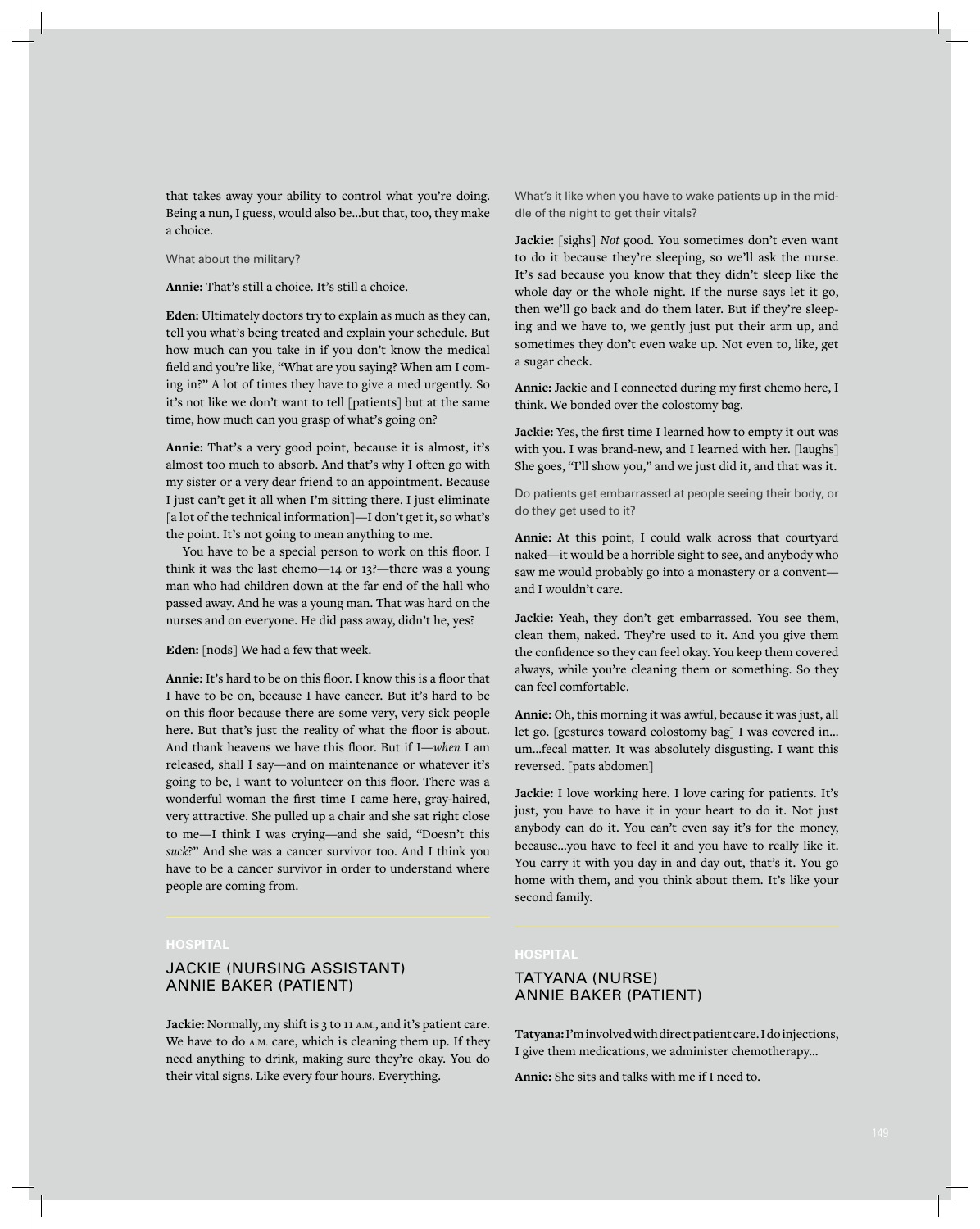**Tatyana:** We do a lot of the education for the patients and their families. The families are a big, big, big piece of who we take care of. So we don't only get five patients per day, you know, to take care of—that's our typical ratio—but we get a whole bag of family members who are worried, who are scared just like their loved ones, who are sharing the diagnosis of cancer with them. They're holding it in their head and changing their lives, you know, rearranging it. They have to, because no one can or should be fighting the battle alone. It's really difficult.

Is there something about working here that you think most people wouldn't know, or something that would surprise them?

**Tatyana:** Oh, yeah. It's my opinion—and I've heard other nurses share it with me—that a cancer patient is absolutely very different from patients who have other conditions, chronic ones like diabetes, heart failure. A friend of mine says, "I will take a patient with a tumor"—direct quote—"in a heartbeat over anybody else." They have a different insight on life, you know. A totally different approach to people, how they accept help, how they ask for it. They are a little more appreciative, I want to say. They are more pleasant to deal with, and they're warm. They listen to what we tell them and actually follow it. There are a lot of people who have chronic conditions, and they have them because they don't really follow advice.

So you think it has to do with getting a diagnosis that nobody is ever expecting?

**Tatyana:** I think it's also the uncertainty of what the outcome is going to be, and what the future is like. When it's going to be the end of your life becomes so uncertain from the moment of diagnosis. Even people who get cured, you know—that fear that it's coming back remains in their mind every day for the rest of their lives. And the uncertainty puts a totally different perspective on their lives and how they see the world, and how they see themselves in that world. How they approach other people, and how they relate to other people.

Everybody is different. A lot of people get very depressed, very withdrawn. I think they're angry and fearful of the diagnosis and what's coming with the treatment. I think fear of the unknown is the biggest.

**Annie:** Every once in a while I'll get a little—have a little pity party, but it doesn't last long. Because that's not who I want to be. [pauses] But I've seen people at the cancer center, you can tell they're very frightened, especially if they're just starting out the treatment. Because they don't really know what is going to happen. And it can be a bitch, it can really be a bitch.

# DR. RAJIV PATEL (HOSPITALIST) ANNIE BAKER (PATIENT)

**Dr. Patel:** Annie is very popular. The nurses fight over her—

**Annie:** Stop, stop, stop.

**Dr. Patel:** No, it's really like that!

**Annie:** Stop, stop, stop.

**Dr. Patel:** When have you seen, when you've gone to a room, that the nurses have written on the whiteboard, "Welcome back"? You don't see that on any other door—

**Annie:** This man is amazing, anyway.

**Dr. Patel:** It's a pleasure to take care of her, I mean, you know, the first time we met, she was in Room 6 or, no, 8—

**Annie:** Well, I've been in 14 of them.

**Dr. Patel:** Room 8 was the first time I saw you; that was the first bad episode of the chemo that she had. She came in there, there were accidents with the ostomy. It was getting filled up so fast and we had to put her on a short TPN [total parenteral nutrition]—remember when we put in the TPN for the first time? It got better and then she went home and then that's how we got to know each other. Then the second time she came in she was all—

**Annie:** Loopy, I had no—

**Dr. Patel:** She...those 24 hours, she still doesn't have any recollection of what happened.

**Annie:** No, I forget. I have no clue about the 24 hours, when I'm out of it.

**Dr. Patel:** After which we decided that it is not safe for her to take the pump and do chemotherapy at home. After that she comes over here, and gets her chemotherapy here, and it's like every two weeks. I mean she was dehydrated, electrolyte-wise she was depleted, and there was a lot going on at that point. We gave her a very fancy diagnosis, remember? Transient global...

**Annie:** ...amnesia, which the nurse said means that the neurologist had no clue what happened. [laughs]

That sounds very impressive, you know.

**Dr. Patel:** [laughs] "I had *transient global amnesia*," yeah.

**Annie:** And Dr. Patel takes care of all of us on the floor.

So you're a hospitalist?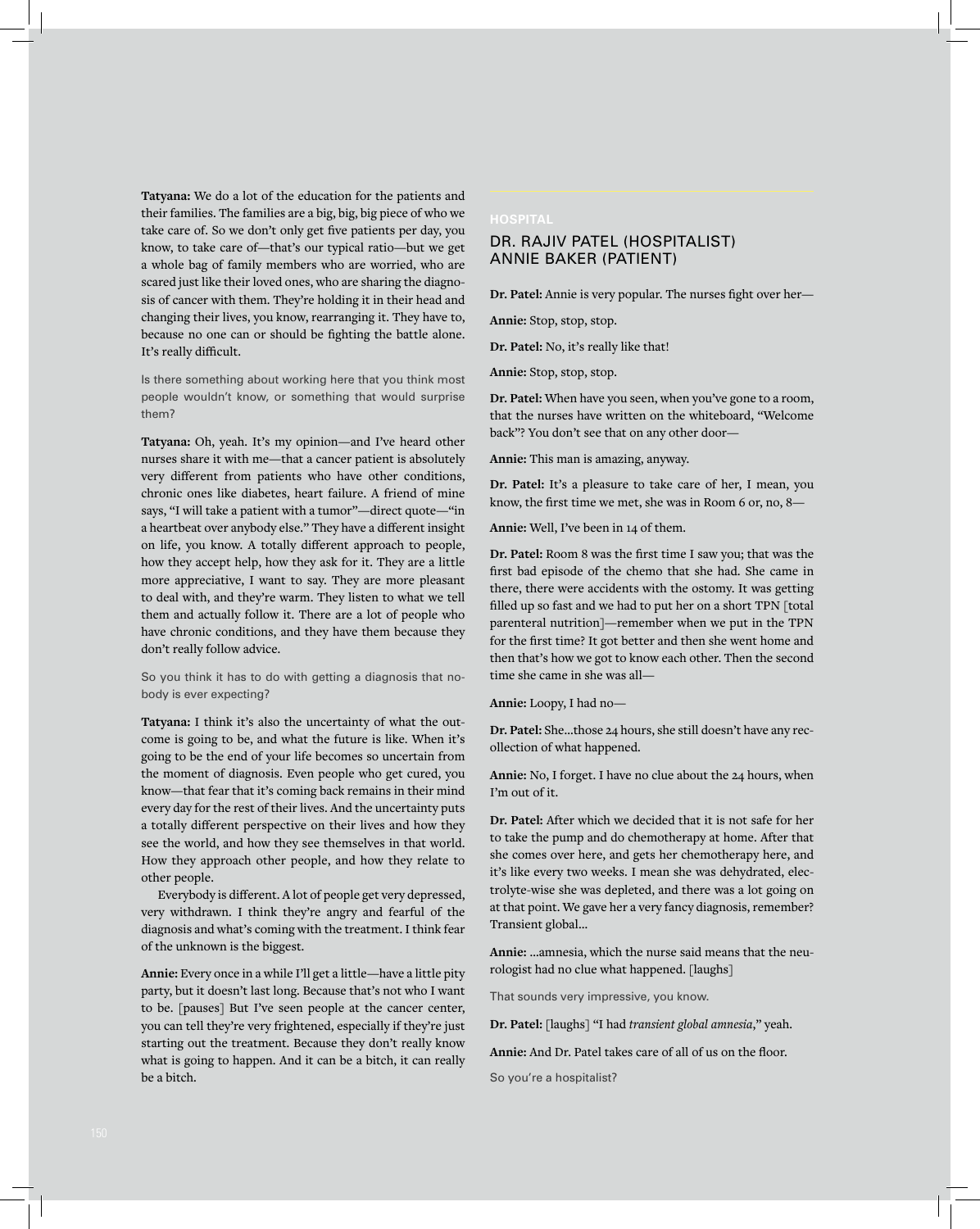**Dr. Patel:** I'm a hospitalist, yes. I just stay here on the oncology floor. We have a big group, 13, 14 docs, and we used to rotate. I did a few stints over there and I sort of liked it. Then they came to me and they said, "Do you want to just stay here forever?" And I said, "Yeah, I don't mind."

And in that time, and even now, none of the other hospitalists want to come here. One of them was here just two days and she still has nightmares about it. She just can't see the pain and suffering over here. She's like, "Oncology is too much for me, I can't handle it. I'd rather deal with my cardiac patients." On the cardiac wards it's huffing and puffing, but it's the same huffing and puffing every day, you know. My group members will only do weekend stints when I'm not here.

I've had a couple of patients say, "Where were you over the weekend? I was here! There was some other person who didn't know anything—he kept on asking questions and questions, and I kept on saying, 'But why are *you* here? Why isn't Dr. Patel here?'" [laughs] Like, yeah, you know, I have a family also!

Do you ever take a vacation?

**Annie:** He took one to Canada.

**Dr. Patel:** I took one, yeah, that was the day I discharged you.

#### **Annie:** Yes.

#### **Dr. Patel:** I discharged you and we *ran*.

You were saying that your colleagues can't or won't work here—why do you think you can?

**Dr. Patel:** I don't know; I don't think that there is anything special with me. I sort of developed a soft corner toward some of the cancer patients. It's not like sympathy or pity or anything like that, it's just that I feel for them. I mean I...it's just that I want to, you know—it's a difficult journey. I just want to take the trip together, that's it. [pauses]

Nobody can understand their pain. It's wrong to say, "I understand what you're going through." *No, you can't*. None of us here can understand what Annie is going through. None of us can. We can try, but we can't. It's very individual, and every person has different issues. Emotional issues, physical issues, pain issues. It's a systemic diagnosis. It's not, let's say, Annie's colon [cancer]—it's not just the colon. It's everywhere. I mean it alters their lifestyle. It alters how they do things, how they travel—you know you have to take into consideration so many factors now.

People all shout about heart attacks and hypertension and everything. How many people became depressed after having a heart attack? There are statistics of depression in people post-MI [myocardial infarction], but you know, cardiology is so advanced now. You put a stent in, you put

them on this drug, that drug, you function. People are going about their usual lives. My dad had a bypass seven years ago, and he is very active now. He's feeling younger after the bypass, which is normal.

**Annie:** Yeah, my father-in-law said, "I feel 25 years younger," because he had new plumbing put in.

So is cardiology more like plumbing?

**Dr. Patel:** Technically, all of the human body is wiring and plumbing—but it's all alive. At home you are in control of the plumbing and the wiring: You can turn the switch on and off and the tap on and off. Here, it's all automatic inside.

You were talking about how everybody's experience is individual and also holistic, and I wonder if your training in internal medicine contributes to that perspective?

**Dr. Patel:** It does. I mean the oncologist usually tells me the same thing, he's like, "Okay, we'll just give the chemo, so you will take care of the rest, right?" In that way it feels okay. I mean, I shouldn't be bothering them about the patient's blood pressure going high or the blood sugar going here and there. They should be focused just on trying to get the patient better with *their* magic. And I can take care of the rest.

Annie, do you ever talk about your rheumatoid arthritis when you're here?

**Annie:** Well, yeah. [to Dr. Patel] What did you say, my hand was—swan something?

**Dr. Patel:** Swan-neck deformity.

**Annie:** Yes.

**Dr. Patel:** It's not there yet.

**Annie:** I know.

**Dr. Patel:** It won't be.

**Annie:** [holds out her wrist, turns it to the side to demonstrate] "Oh, look, you're going to have a swan-neck deformity." "And good morning to *you*, Dr. Patel!" [laughs]

**Dr. Patel:** I was just telling her, it's so weird that, you know, they describe these deformities in such beautiful language. You know when you look at a swan, you look at how elegant it is, and then they describe the rheumatoid-arthritic changes as a swan's neck. [laughs]

Is there anything about working here that you think people on the outside would be surprised to hear or that would be important for them to know?

**Dr. Patel:** Yes. Cancer is not a terminal diagnosis, you know. If this person wants to live, it's not what *you* think